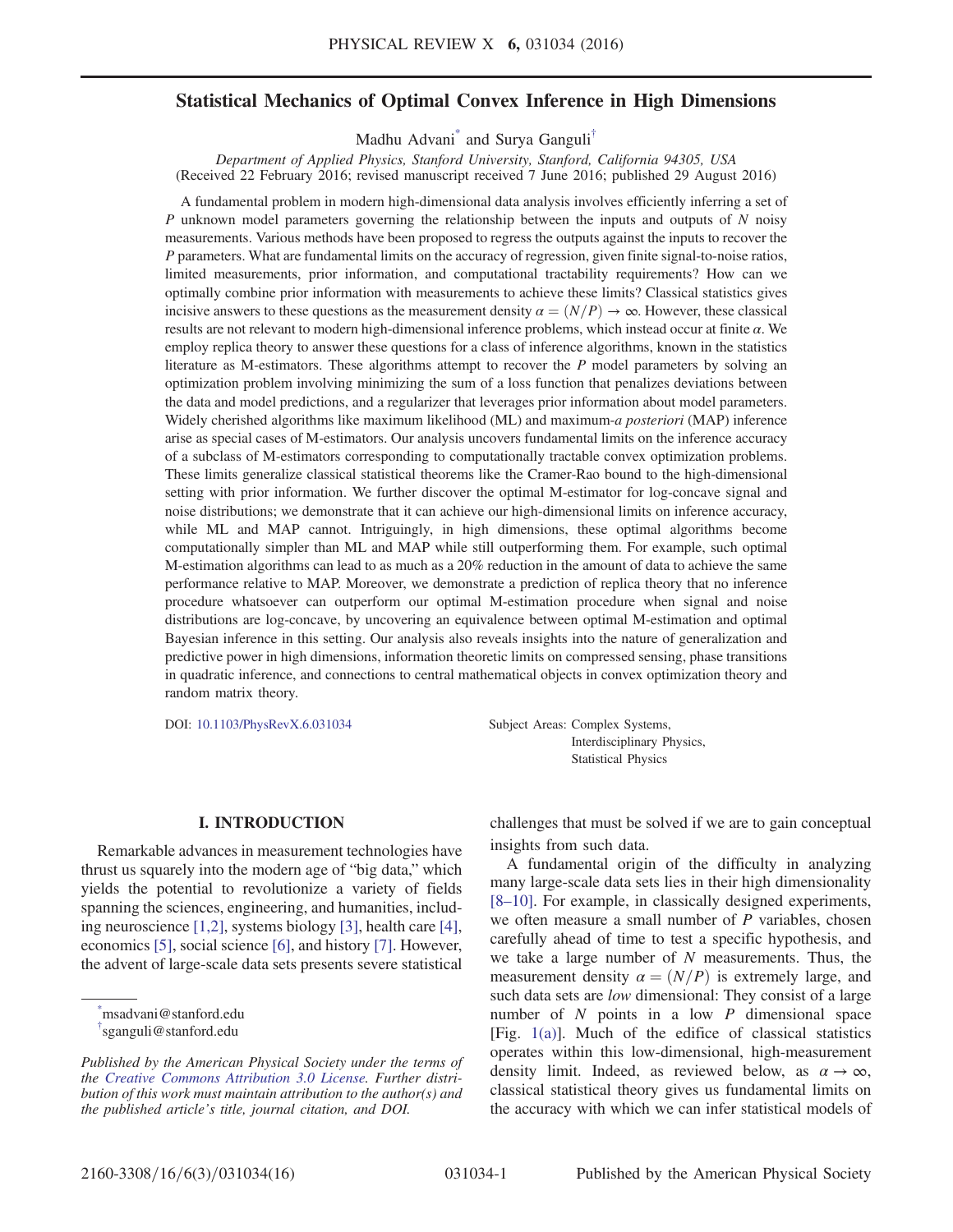<span id="page-1-0"></span>

FIG. 1. A cartoon view of low-dimensional (a) versus highdimensional (b) data. In the latter scenario, a finite measurement density, or ratio between data points and dimensions, leads to errors in inference.

such data, as well as the optimal statistical inference procedures to follow in order to achieve these limits.

In contrast to this classical scenario, our technological capacity for high-throughput measurements has led to a dramatic cultural shift in modern experimental design across many fields. We now often simultaneously measure many variables at once in advance of choosing any specific hypothesis to test. However, we may have limited time or resources to conduct such experiments, so we can only make a limited number of such simultaneous measurements. For example, through multielectrode recordings, we can simultaneously measure the activity  $P = 1000$  neurons in mammalian circuits but only for  $N = O(100)$  trials of any given trial type. Through microarrays, we can simultaneously measure the expression levels of  $P = O(6000)$ genes in yeast but again in a limited number of  $N =$  $O(100)$  experimental conditions. Thus, while both N and P are large, the measurement density  $\alpha$  is finite. Such data sets are high dimensional, in that they consist of a small number of points in a high-dimensional space [Fig. [1\(b\)\]](#page-1-0), and it can be extremely challenging to detect regularities in such data [\[10\]](#page-14-6). Moreover, classical statistical theory gives no prescriptions for how to optimally analyze such data.

In our work, we focus on one of the most ubiquitous statistical inference procedures: regression, which attempts to find a linear relationship between a cloud of data points and another variable of interest. In order to study regression in the high-dimensional regime, we apply the technique of replica theory [\[11\]](#page-14-7) from statistical physics. Indeed, replica theory has long played an important role in the analysis of high-dimensional statistical inference problems where the number of measurements or constraints is proportional to the number of unknowns, for example, in neural network memory capacity [\[12\]](#page-14-8), perceptron learning theory [\[13,14\]](#page-14-9), communication theory [\[15\],](#page-14-10) compressed sensing [\[16](#page-14-11)–19], and most recently matrix factorization [\[20\].](#page-14-12) See also [\[10,21\]](#page-14-6) for general reviews on replica theory in highdimensional inference problems.

By applying replica theory to the central problem of high-dimensional regression, we obtain fundamental generalizations of statistical theorems dating back to the 1940s [\[22,23\].](#page-14-13) These theorems (reviewed below) place general limits on the accuracy of statistical inference through a set of procedures known as M-estimators (defined below, and see Refs. [\[24,25\]](#page-14-14) for reviews) in a low-dimensional setting and reveal the optimal M-estimator (maximum likelihood estimation). We generalize these results to the high-dimensional setting with prior information, by (1) characterizing the performance of any convex regularized M-estimator on any high-dimensional regression problem, (2) finding the optimal convex M-estimator that achieves the best performance amongst all M-estimators, under the condition of log-concave signal and noise distributions, and (3) demonstrating that no inference algorithm whatsoever can outperform our optimal M-estimator in the setting where the prior distribution over parameters is known. Overall, our results reveal new optimal regression algorithms and quantitative insights into how the predictive power, or generalization capability, of a regression algorithm is related to its accuracy in separating signal from noise. Moreover, a variety of topics—including random matrix theory, compressed sensing, and fundamental objects in convex optimization theory, such as proximal mappings and Moreau envelopes emerge naturally through our analysis. We give an intuitive summary of our results in the discussion section.

#### A. Statistical inference framework

To more concretely introduce this work, we give a precise definition of the inference problem we are studying. Formally, let  $s^0$  be an unknown *P*-dimensional vector governing the linear response of a system's scalar output y to a P-dimensional input x through the relation  $y = \mathbf{x} \cdot \mathbf{s}^0 + \epsilon$ , where  $\epsilon$  denotes noise originating either from unobserved inputs or imperfect measurements. For example, in sensory neuroscience, y could reflect a linear approximation of the response of a single neuron to a sensory stimulus  $x$ , so  $s^0$  is the neuron's receptive field. Alternatively, in genetic networks, y could reflect the linear response of one gene to the expression levels x of a set of P genes. Suppose we perform N measurements, indexed by  $\mu = 1, ..., N$ , in which we probe the system with an input  $x^{\mu}$  and record the resulting output  $y^{\mu}$ . This yields a set of noisy measurements constraining the linear response vector  $s^0$  through the N equations  $y^{\mu} = x^{\mu} \cdot s^0 + \epsilon^{\mu}$ .

We assume the noise  $\epsilon^{\mu}$  and components  $s_i^0$  are each drawn independently and identically distributed (i.i.d.) from a zero mean noise density  $P_{\epsilon}(\epsilon)$  and a prior distribution  $P_s(s)$ . For convenience, below we define signal and noise energies in terms of the minus log probability of their respective distributions:  $E_{\epsilon} = -\log P_{\epsilon}$  and  $E_{s} =$  $-\log P_s$ . We further assume the experimental design of inputs is random: Input components  $\mathbf{x}_i^{\mu}$  are drawn i.i.d. from a zero mean Gaussian with variance  $1/P$ , yielding inputs of expected norm 1. In many systems-identification applications, including, for example, in sensory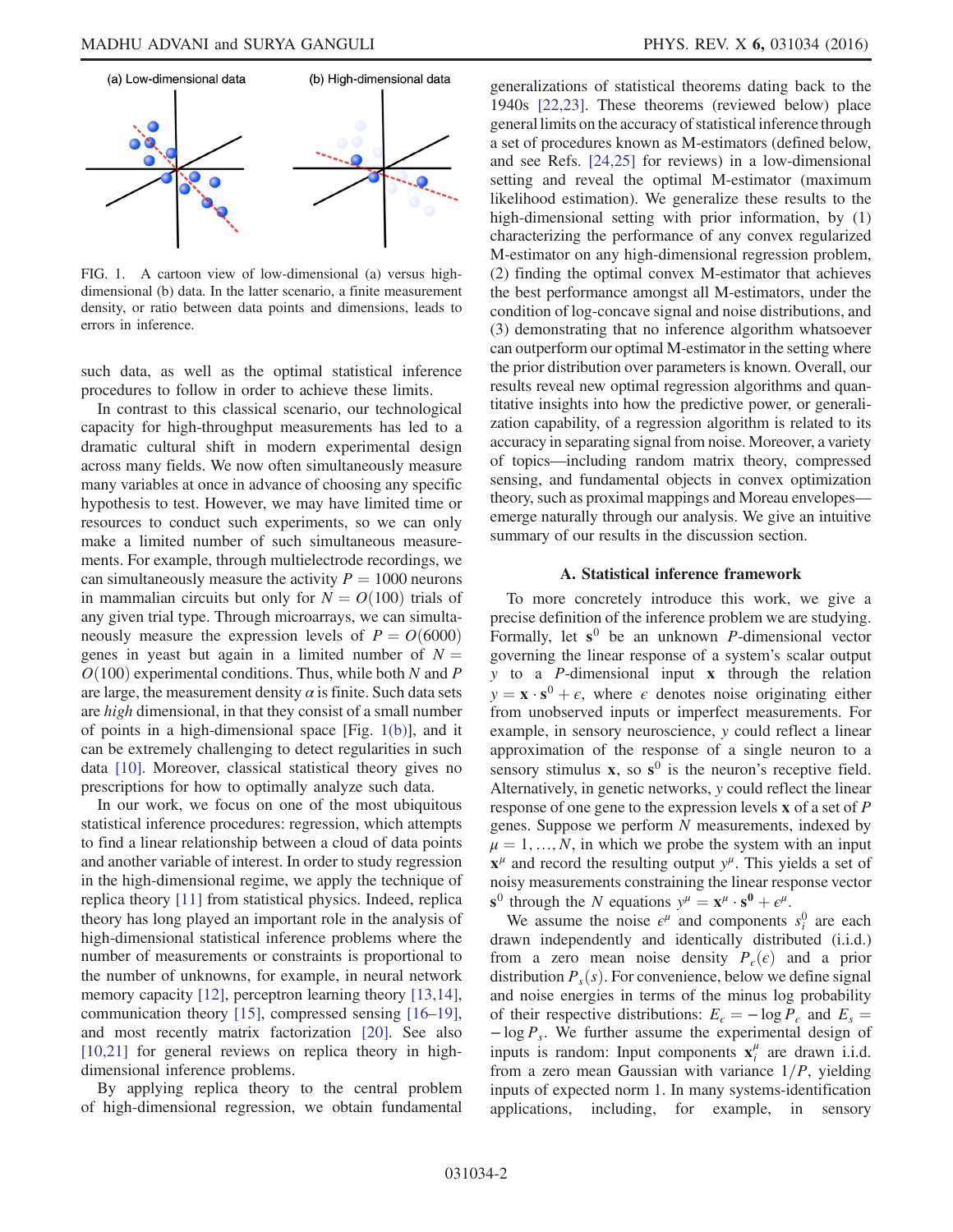neuroscience, this random design would correspond to a white-noise stimulus. Now, given knowledge of the  $N$  inputoutput pairs  $\{x^{\mu}, y^{\mu}\}\$ , the noise density  $P_{\epsilon}$ , and the prior information encoded in  $P_s$ , we would like to infer, in a computationally tractable manner, an estimate  $\hat{s}$  of the true response vector  $s^0$ . A critical parameter governing inference performance is the ratio of the number of measurements N to the dimensionality P of the unknown model parameter  $s^0$ , i.e., the measurement density  $\alpha = (N/P)$ .

The performance of any inference procedure can be characterized in several ways. Most simply, we would like to achieve a small, per-component mean-square error,  $q_s = (1/P) \sum_{i=1}^P (\hat{\mathbf{s}}_i - \mathbf{s}_i^0)^2$ , in inferring the true parameters, or signal  $s^0$ . Alternatively, it is useful to note that any inference procedure yielding an estimate  $\hat{s}$  implicitly decomposes the measurement vector y into the sum of a signal component Xŝ and a noise estimate  $\hat{\epsilon} = y - X\hat{s}$ . Here,  $X$  is an  $N$ -by- $P$  matrix whose rows are the measurement vectors  $\mathbf{x}^{\mu}$ . Thus, an inference procedure corresponds to a particular separation of measurements into estimated signal and noise,  $y = X\hat{s} + \hat{\epsilon}$ , which will generically differ from the true decomposition,  $y = Xs^0 + \epsilon$ . While  $q_s$  reflects the error in estimating signal,  $q_e =$  $\frac{1}{N} \sum_{\mu=1}^{N} (\hat{\epsilon}_{\mu} - \epsilon_{\mu})^2$  reflects the error in estimating noise. Finally, one of the main performance measures of an inference procedure is its ability to generalize, or make predictions about, the measurement outcome y in response to a new randomly chosen input x not present in the training set  $\{x^{\mu}\}\$ . Given an estimate  $\hat{s}$ , it can be used to make the prediction  $\hat{y} = \mathbf{x} \cdot \hat{\mathbf{s}}$ , and the average performance of this prediction is captured by the generalization error  $\mathcal{E}^{\text{gen}} = \langle ((y - \hat{y})^2) \rangle$ . Here, the double average  $\langle \langle \cdot \rangle \rangle$  denotes an average over both the training data  $\{x^{\mu}, y^{\mu}\}\$ , which  $\hat{s}$ depends on, and the held-out testing data  $\{x, y\}$ , which is necessarily independent of  $\hat{s}$ . An alternate measure of performance is the average error in the ability of  $\hat{s}$  to simply predict the training data:  $\mathcal E$  $\sum$ mply predict the training data:  $\mathcal{E}^{\text{train}} = (1/N)$ <br>  $N_{\mu=1}^{N} (y^{\mu} - \mathbf{x}^{\mu} \cdot \hat{\mathbf{s}})^{2} = (1/N) \sum_{\mu=1}^{N} \hat{\epsilon}_{\mu}^{2}$ . In general,  $\mathcal{E}^{\text{train}}$  <  $\mathcal{E}^{\text{gen}}$ , since through the process of inference, the learned parameters  $\hat{s}$  can acquire subtle correlations with the particular realization of training inputs  $\{x^{\mu}\}\$ and noise  $\{\epsilon^{\mu}\}\$  so as to reduce  $\mathcal{E}^{\text{train}}\$ . Situations where  $\mathcal{E}^{\text{train}}\ll \mathcal{E}^{\text{gen}}$ correspond to inference procedures that overfit to the training data and do not exhibit predictive power by generalizing to new data.

<span id="page-2-0"></span>Now, what inference procedures can achieve good performance in a computationally tractable manner? Regularized M-estimation (see Refs. [\[24,25\]](#page-14-14) for reviews) yields a large family of computationally tractable estimation procedures in which  $\hat{s}$  is computed through the minimization

$$
\hat{\mathbf{s}} = \underset{\mathbf{s}}{\operatorname{argmin}} \left[ \sum_{\mu=1}^{N} \rho(y^{\mu} - \mathbf{x}^{\mu} \cdot \mathbf{s}) + \sum_{i=1}^{P} \sigma(s_i) \right]. \tag{1}
$$

Here, s is a candidate response vector,  $\rho$  is a loss function that penalizes deviations between actual measurements  $y^{\mu}$  and expected measurements  $\mathbf{x}^{\mu} \cdot \mathbf{s}$  under the candidate s, and  $\sigma(s)$ is a regularization function that exploits prior information about  $s^0$ .

In the absence of such prior information, a widely used procedure is maximum likelihood (ML) inference,

$$
\hat{\mathbf{s}}^{\mathrm{ML}} = \underset{s}{\operatorname{argmax}} \log P(\{y^{\mu}\}|\{\mathbf{x}^{\mu}\}, \mathbf{s}). \tag{2}
$$

ML corresponds to noise energy minimization through the choice  $\rho = E_{\epsilon}$  and  $\sigma = 0$  in Eq. [\(1\)](#page-2-0). Amongst all unbiased estimation procedures (in which  $\langle \hat{\mathbf{s}} \rangle = \mathbf{s}^0$ , where  $\langle \cdot \rangle$ denotes an average over noise realizations), this energy minimization is optimal but only in the low-dimensional limit. Thus, amongst unbiased procedures, ML achieves the minimum mean-squared error (MMSE), when  $\alpha \to \infty$ , but not at finite  $\alpha$ .

<span id="page-2-1"></span>With prior knowledge, the Bayesian posterior mean achieves the MMSE estimate,

$$
\hat{\mathbf{s}}^{\text{MMSE}} = \langle \mathbf{s} | \{ y^{\mu}, \mathbf{x}^{\mu} \} \rangle = \int \mathrm{d}\mathbf{s} \, \mathbf{s} P(\mathbf{s} | \{ y^{\mu}, \mathbf{x}^{\mu} \}). \tag{3}
$$

However, while no inference procedure can outperform high-dimensional Bayesian inference of the posterior mean, this procedure is not an M-estimator. It is also, in general, often computationally intractable because of the P-dimensional integral. However, as we discuss below in the related work section, it is thought that in the dense i.i.d. Gaussian measurement setting for  $x_i^{\mu}$  considered here, a good approximation to the integral can be obtained via efficient message-passing algorithms.

A widely used, generally more computationally tractable surrogate for the computation of the full posterior mean is maximum- a posteriori (MAP) inference,

$$
\hat{\mathbf{s}}^{\text{MAP}} = \underset{s}{\operatorname{argmax}} \log P(\mathbf{s}|\{\mathbf{y}^{\mu}, \mathbf{x}^{\mu}\}), \tag{4}
$$

which corresponds to noise and signal energy minimization through the choice  $\rho = E_{\epsilon}$  and  $\sigma = E_{s}$  in Eq. [\(1\).](#page-2-0) MAP inference, by potentially introducing a nonzero bias (so that  $\langle \hat{\mathbf{s}} \rangle \neq \mathbf{s}^0$ , can outperform ML at finite  $\alpha$ , but it is not, in general, optimal. However, the exploitation of prior information through a judicious, even if suboptimal, choice of  $\sigma$ can dramatically reduce estimation error. For example, the seminal advance of compressed sensing (CS) [\[26](#page-14-15)–28], as well as LASSO regression [\[29\],](#page-14-16) uses  $\rho = \frac{1}{2} \epsilon^2$  and  $\sigma \propto |s|$ .<br>This choice can load to acquire informate of sparse  $s^0$  ayon This choice can lead to accurate inference of sparse  $s^0$  even when  $\alpha$  < 1, where sparsity means that  $P_s(s)$  assigns a small probability to nonzero values.

Despite the important and successful special cases of MAP inference, CS and LASSO, there is no general method to choose the best  $\rho$  and  $\sigma$  for inference. The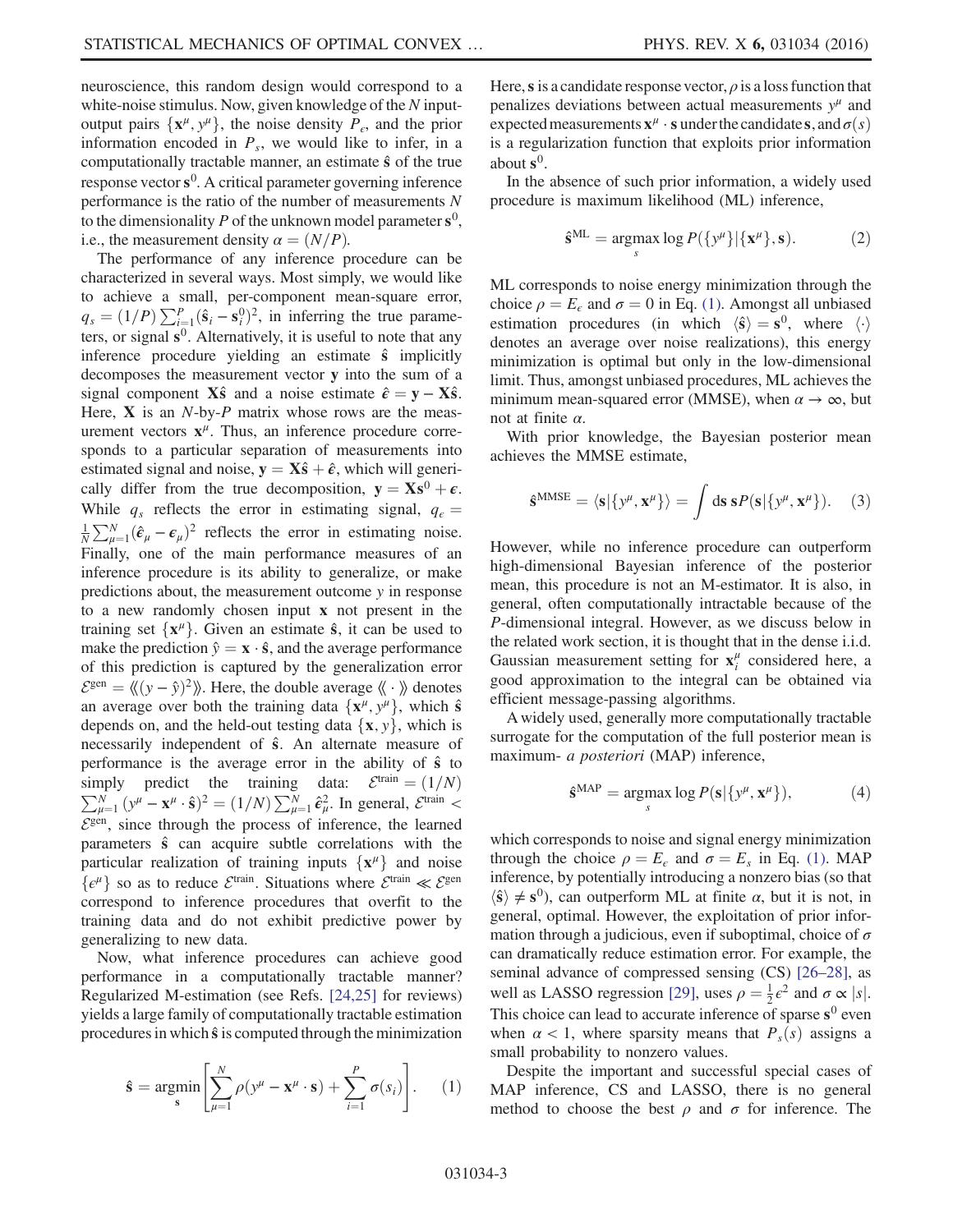central questions we address in this work are as follows: (1) Given an estimation problem defined by the triplet of measurement density, noise, and prior  $(\alpha, E_{\epsilon}, E_{s})$ , and an estimation procedure defined by the loss and regularization pair  $(\rho, \sigma)$ , what is the typical error  $q_s$  achieved for random inputs  $\mathbf{x}^{\mu}$  and noise  $\epsilon^{\mu}$ ? (2) What is the minimal achievable estimation error  $q^{\text{opt}}$  over all possible choices of convex procedures ( $\rho$ ,  $\sigma$ )? (3) Which procedure ( $\rho^{\text{opt}}$ ,  $\sigma^{\text{opt}}$ ) achieves the minimal error  $q^{\text{opt}}$ , and under what conditions? (4) Are there simple universal relations between  $q_s$  and  $q_e$  which measure the ability of an inference procedure to accurately separate signal and noise,  $\mathcal{E}^{\text{train}}$  and  $\mathcal{E}^{\text{gen}}$ , which capture the predictive power of an inference procedure? (5) How does the performance  $q^{\text{opt}}$  of an optimal M-estimator compare to the best performance achievable by any algorithm, namely, that obtained by Bayesian MMSE inference? Our discussion section gives a summary of the answers we find to these questions.

#### B. Related work

For the special case of unregularized M-estimation  $(\sigma = 0)$ , the error  $q_s$  and the form of the optimal loss function were characterized in a recent work [\[30\],](#page-14-17) using mathematical arguments that are reminiscent of the cavity method in statistical physics. A closely related work [\[31\]](#page-14-18) studied the same questions using a different technique known as approximate message passing (AMP), again assuming no regularization. By focusing on unregularized M-estimation, these works leave open the important question of how to exploit prior information about the signal distribution, which can often be essential for accurate inference in high dimensions. For example, the seminal advances of compressed sensing and LASSO reveal that simple choices of convex regularization can yield dramatic performance improvements in sparse signal recovery even at measurement densities less than 1. In contrast, the methods of Refs. [\[30,31\]](#page-14-17) can be applied only in the case of measurement densities greater than 1 because of their focus on unregularized M-estimation. Here, motivated by the dramatic performance improvements enabled by even simple regularization choices, we focus on the fundamental question of how to optimally exploit prior information by choosing the best regularizer at any measurement density.

Also, in contrast to these works, we employ replica theory for our analysis. However, the techniques of AMP and replica theory are closely related. In particular, optimization problems of the form in Eq.  $(1)$  can be viewed as a graphical model [\[32\]](#page-14-19) or a joint (zero-temperature) distribution over P variables with  $N + P$  factors or constraints corresponding to each term in the sum. Belief propagation (BP) is a technique for finding the marginal distribution of a single variable in such a graphical model. BP is known to be exact on tree structured graphical models, and it often provides good approximate marginals on random sparse graphical models in which small numbers of variables interact with each other in each constraint [\[33,34\]](#page-14-20). In contrast, Eq. [\(1\)](#page-2-0) corresponds to a dense graphical model in which all N variables interact in the measurement constraints due to the random Gaussian distribution of  $\mathbf{x}_i^{\mu}$ . AMP is an approximate version of BP designed to work well in such dense graphical models. It was proposed, for example, in Ref. [\[35\]](#page-14-21) to study compressed sensing with Gaussian measurements. In such a dense Gaussian setting, the AMP algorithm was proven in Ref. [\[36\]](#page-14-22) to yield the same answer as that obtained via a direct solution of the convex optimization problem. This result was extended in Ref. [\[37\]](#page-14-23) from a Bayesian perspective.

A theoretical advantage of AMP is that its performance across iterations can be tracked using a set of stateevolution (SE) update equations. Remarkably, the fixedpoint conditions of these SE equations often correspond to the self-consistency equations for the order parameters in replica theory (see, e.g., Refs. [\[19,34\]](#page-14-24)), though there is no general theory that explains why this correspondence should always hold. However, it is fortunate that in our case, this correspondence does hold; in the very special case of zero regularization, our replica theory predictions for performance match those of Ref. [\[31\],](#page-14-18) derived via state evolution, as well as those of Refs. [\[30,38\]](#page-14-17), derived via cavitylike methods. For a general overview of replica theory, the cavity method, and message passing within the context of neural systems and high-dimensional data, see Ref. [\[10\]](#page-14-6).

Interestingly, the Bayesian MMSE estimation algorithm [\(3\)](#page-2-1) has also been studied from the perspective of both the replica method and AMP (see, e.g., Refs. [\[15,19,37\]](#page-14-10)). Although it has not yet been rigorously proven, the AMP algorithms for Bayesian MMSE inference are conjectured to yield the same answer as direct integration in Eq. [\(3\)](#page-2-1) in the high-dimensional data limit assuming Gaussian i.i.d. measurements  $x_i^{\mu}$  (see Ref. [\[19\]](#page-14-24) for a discussion). Such replica methods are widely accepted and have even been extended to analyze optimal matrix factorization [\[20\]](#page-14-12). Although Bayesian MMSE estimation is not the primary focus of this paper, we do compare the replica solution of Bayesian MMSE inference to the performance predicted by the optimal M-estimators we derive.

#### II. RESULTS

#### <span id="page-3-0"></span>A. Review and formulation of classical scalar inference

Before considering the finite  $\alpha$  regime, it is useful to review classical statistics in the  $\alpha \rightarrow \infty$  limit, in the context of scalar estimation, where  $P = 1$ . In particular, we formulate these results in a suggestive manner that will aid in understanding the novel phenomena that emerge in modern, high-dimensional statistical inference, derived below. Here, for simplicity, we choose the scalar measurements  $x^{\mu} = 1 \forall \mu$  in Eq. [\(1\).](#page-2-0) Thus, we must estimate the scalar s<sup>0</sup> from  $\alpha = N$  noisy measurements,  $y^{\mu} = s^0 + \epsilon^{\mu}$ .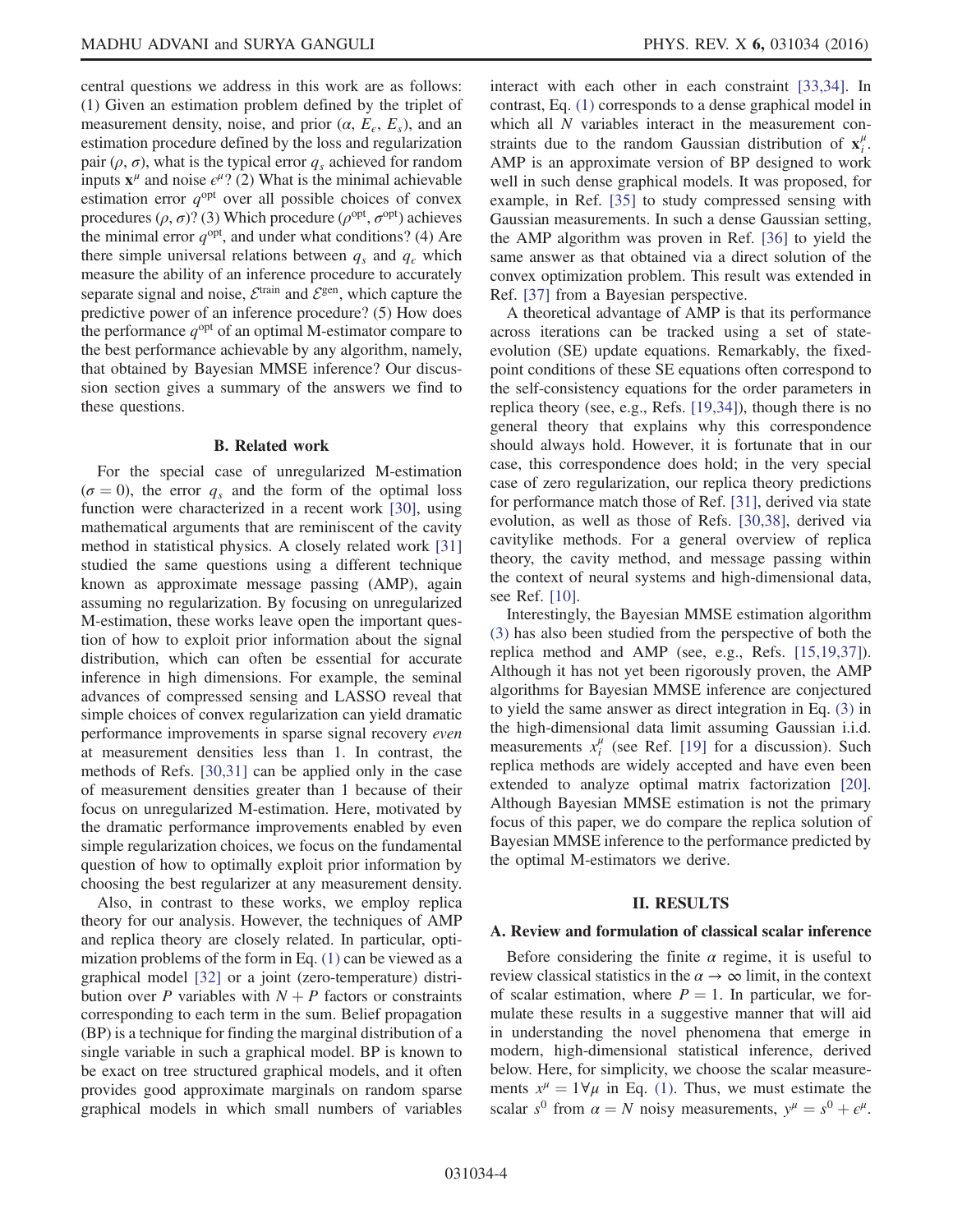<span id="page-4-1"></span>With no regularization ( $\sigma = 0$ ), for large N,  $\hat{s}$  in Eq. [\(1\)](#page-2-0) will be close to  $s^0$ , so Taylor expanding  $\rho$  about  $s^0$  simply yields the asymptotic error (see Refs. [\[24,25\]](#page-14-14), and Appendix A. 1 of Ref. [\[39\]\)](#page-15-0)

$$
q_s = \frac{1}{N} \frac{\langle \langle \rho'(\epsilon)^2 \rangle \rangle_{\epsilon}}{\langle \langle \rho''(\epsilon) \rangle \rangle_{\epsilon}^2}.
$$
 (5)

<span id="page-4-0"></span>The Cramer-Rao (CR) bound is a fundamental information theoretic lower bound, at any  $N$ , on the error of *any* unbiased estimator  $\hat{s}(\lbrace y^{\mu} \rbrace)$  (obeying  $\langle \hat{s} - s^0 \rangle_{\epsilon} = 0$ ):

$$
q_s \ge \frac{1}{N} \frac{1}{J[\epsilon]},\tag{6}
$$

where  $J[\epsilon]$  is the Fisher information from a single meas-<br>urement v urement y,

$$
J[\epsilon] = \left\langle \left( \frac{\partial}{\partial s^0} \log P(y|s^0) \right)^2 \right\rangle_{\mathcal{Y}} = \left\langle \left( \frac{\partial}{\partial \epsilon} E_{\epsilon} \right)^2 \right\rangle_{\epsilon}.
$$
 (7)

The Fisher information measures the susceptibility of the output y to small changes in the parameter  $s^0$ . The higher this susceptibility, the lower the achievable error in Eq.  $(6)$ . For finite N, it is not clear if there exists a loss function  $\rho$  whose performance saturates the CR bound. However, a central result in classical statistics states that as  $N \to \infty$ , the choice  $\rho = E_{\epsilon}$  saturates Eq. [\(6\)](#page-4-0), as can be seen by substituting  $\rho = E_{\epsilon}$  in Eq. [\(5\)](#page-4-1) (see Ref. [\[39\]](#page-15-0), Appendix A. 2). Interestingly, at finite  $N$  the optimal equivariant estimator, in which a constant shift in the data results in the same shift in the estimator, is known. This estimator is an unbiased procedure known as Pitman estimation [\[40\]](#page-15-1), which corresponds to  $\hat{s}^P = 1/[P(\{y^\mu\})]$  $\int ds s P(\lbrace y^{\mu}\rbrace | s)$ . However, it is not an M-estimator, corresponding to any choice of  $\rho$  in Eq. [\(1\).](#page-2-0)

It is also possible to perform more accurate inference with biased estimates by using knowledge of the true signal distribution  $P(s^0)$ . In particular, the posterior mean  $\langle s | \{ y^{\mu} \} \rangle = \int ds s P(s) \{ y^{\mu} \}$  achieves a minimal possible<br>error a amongst all inference procedures biased or not at error  $q_s$ , amongst all inference procedures, biased or not, at any finite N. We compute this minimal  $q_s$ , in the limit of large N, via a saddle-point approximation to this Bayesian integral, yielding a mean-field theory (MFT) for lowdimensional Bayesian inference (see Ref. [\[39\]](#page-15-0), Appendix A. 3), where the N measurements  $y^{\mu}$  of  $s^{0}$ , corrupted by *non*-Gaussian noise  $\epsilon^{\mu}$ , can be replaced by a single measurement  $y = s^0 + \sqrt{q_d}z$ , corrupted by an effective Gaussian poise of variance effective Gaussian noise of variance

$$
q_d = \frac{1}{NJ[\epsilon]}.
$$
\n(8)

<span id="page-4-5"></span><span id="page-4-2"></span>Here, z is a zero-mean unit-variance Gaussian variable. In our MFT,  $q_s$  is the MMSE error  $q_s^{\text{MMSE}}$  of this equivalent single-measurement, Gaussian noise inference problem:

$$
q_s^{\text{MMSE}}(q_d) = \langle \langle (s^0 - \langle s|y = s^0 + \sqrt{q_d}z \rangle)^2 \rangle \rangle_{s^0, z}.
$$
 (9)

<span id="page-4-3"></span>We further prove a general lower bound on the asymptotic error,

$$
q_s \ge \frac{1}{NJ[\epsilon] + J[s^0]},\tag{10}
$$

and demonstrate that this bound is tight when the signal and noise are Gaussian (see Ref. [\[39\]](#page-15-0), Appendix A. 3). This bound is also known in the statistics literature as the Bayesian Cramer-Rao or Van-Trees inequality (see, e.g., Ref. [\[41\]\)](#page-15-2).

Thus, the classical theory of unbiased statistical inference as the measurement density  $\alpha \rightarrow \infty$  reveals that ML achieves information theoretic limits on error [\(6\)](#page-4-0). Moreover, an asymptotic analysis of Bayesian inference as  $\alpha \to \infty$  [Eqs. [\(8\)](#page-4-2)–[\(10\)\]](#page-4-3) reveals the extent to which biased procedures that optimally exploit prior information can circumvent such limits. Our work below constitutes a fundamental extension of these results to modern highdimensional problems at finite measurement density.

#### B. Statistical mechanics framework

<span id="page-4-6"></span>To understand the properties of the solution  $\hat{\mathbf{s}}$  to Eq. [\(1\)](#page-2-0), we define an energy function

$$
E(\mathbf{s}) = \sum_{\mu=1}^{N} \rho(y^{\mu} - \mathbf{x}^{\mu} \cdot \mathbf{s}) + \sum_{i=1}^{P} \sigma(s_i), \qquad (11)
$$

yielding a Gibbs distribution  $P_G(\mathbf{s}) = (1/Z)e^{-\beta E(\mathbf{s})}$  that freezes onto the solution of Eq. [\(1\)](#page-2-0) in the zero-temperature  $\beta \to \infty$  limit. In this statistical mechanics system,  $\mathbf{x}^{\mu}$ ,  $\epsilon^{\mu}$ , and  $s^0$  play the role of quenched disorder, while the components of the candidate parameters s comprise thermal degrees of freedom. For large  $N$  and  $P$ , we expect selfaveraging to occur: The properties of  $P_G$  for any typical realization of disorder coincide with the properties of  $P_G$ averaged over the disorder. Therefore, we compute the average free energy  $-\beta \bar{F} \equiv \langle \langle \ln Z \rangle \rangle_{X^{\mu}, \epsilon^{\mu}, s^0}$  using the replica method [\[42\].](#page-15-3) We employ the replica symmetric (RS) approximation, which is effective for convex  $\rho$  and  $\sigma$ (see Ref. [\[39\],](#page-15-0) Sec. [II. 1](#page-3-0) for details of our replica calculation). For a review of statistical mechanics methods applied to high-dimensional inference in diverse settings, see Ref. [\[10\]](#page-14-6).

<span id="page-4-4"></span>Central objects in optimization theory emerge naturally from our replica analysis, and the resulting MFT is most naturally described in terms of them. First is the proximal map  $x \to \mathcal{P}_\lambda[f](x)$ , where

$$
\mathcal{P}_{\lambda}[f](x) = \underset{y}{\text{argmin}} \bigg( \frac{(y - x)^2}{2\lambda} + f(y) \bigg). \tag{12}
$$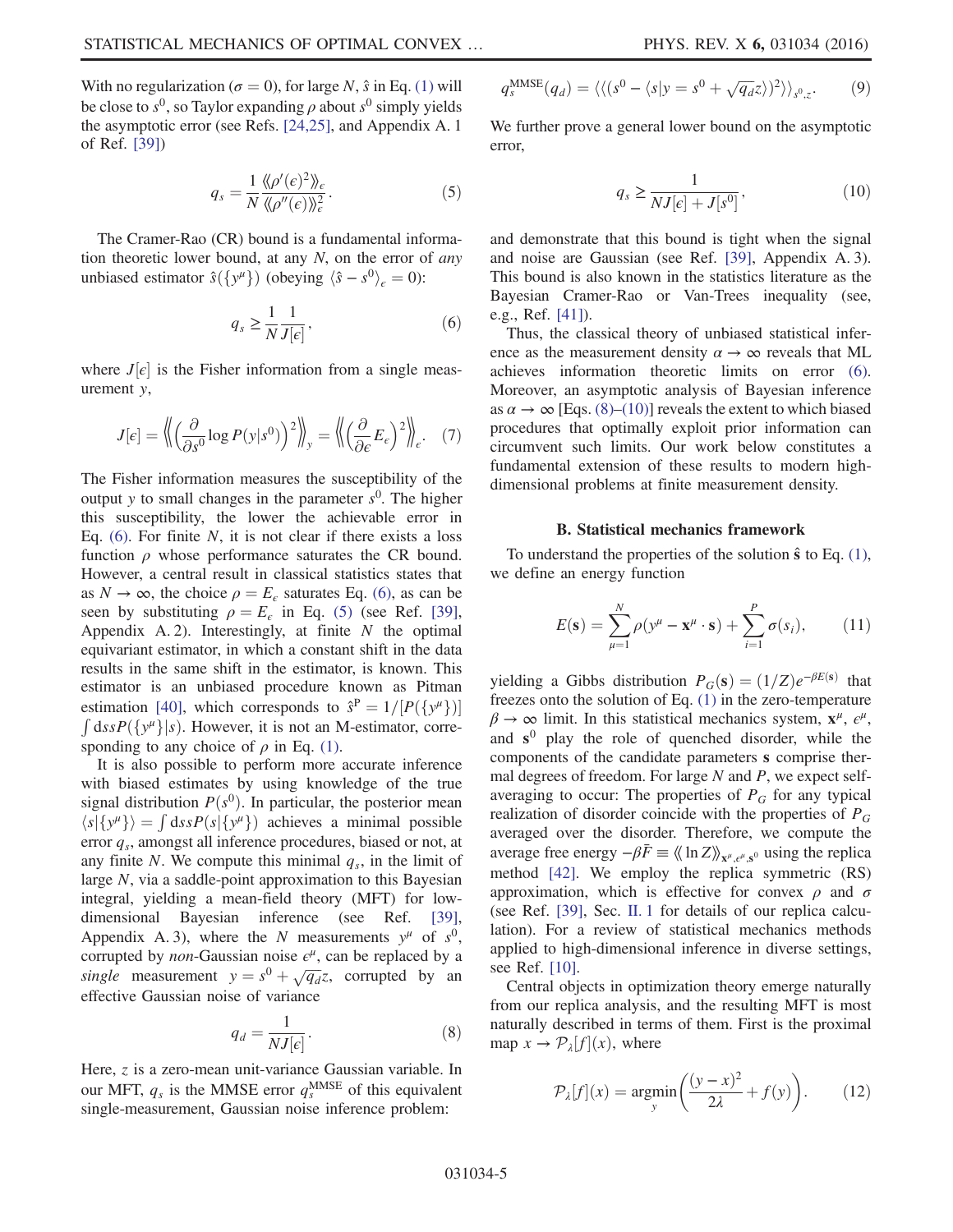<span id="page-5-0"></span>

FIG. 2. (a) An example of a smooth, lower-bounding Moreau envelope  $\mathcal{M}_{\lambda}[f](x)$  in Eq. [\(13\)](#page-5-3) for  $f(x) = |x|$ . Explicitly,<br> $\mathcal{M}_{\lambda}[f](x) = (x^2/2)$  for  $|x| \leq \lambda$  and  $|x| = (1/2)$  for  $|x| > \lambda$  $\mathcal{M}_{\lambda}[f](x) = (x^2/2\lambda)$  for  $|x| \leq \lambda$ , and  $|x| - (\lambda/2)$  for  $|x| \geq \lambda$ .<br>(b) The proximal map  $\mathcal{D}_{\lambda}[f](x)$  in Eq. (12) for  $f(x) = |x|$ . (b) The proximal map  $\mathcal{P}_{\lambda}[f](x)$  in Eq. [\(12\)](#page-4-4) for  $f(x) = |x|$ .<br>
Finally  $\mathcal{P}_{\lambda}[f](x) = 0$  for  $|x| \leq \lambda$  and  $x - sign(x)\lambda$  for Explicitly,  $\mathcal{P}_{\lambda}[f](x) = 0$  for  $|x| \leq \lambda$ , and  $x - \text{sign}(x)\lambda$  for  $|x| > \lambda$ . Thus the proximal descent map  $x \to \mathcal{P}_{\lambda}[f](x)$  moves  $|x| \geq \lambda$ . Thus, the proximal descent map  $x \to \mathcal{P}_{\lambda}[f](x)$  moves x towards the minimum of  $f(x)$ .

<span id="page-5-3"></span>This mapping is a proximal descent step that maps  $x$  to a new point that minimizes  $f$  while remaining proximal to  $x$ , as determined by a scale  $\lambda$ . The proximal map is closely related to the Moreau envelope of  $f$ , given by

$$
\mathcal{M}_{\lambda}[f](x) = \min_{y} \left( \frac{(y - x)^2}{2\lambda} + f(y) \right). \tag{13}
$$

 $\mathcal{M}_{\lambda}[f]$  is a minimum convolution of  $f(x)$  with a quadratic  $x^2/2$  wielding a lower bound on f that is smoothed over a  $x^2/2\lambda$ , yielding a lower bound on f that is smoothed over a scale  $\lambda$ . See Figs. [2\(a\)](#page-5-0) and [2\(b\)](#page-5-0) for an example. The proximal map and Moreau envelope are related:

$$
\mathcal{P}_{\lambda}[f](x) = x - \lambda \mathcal{M}'_{\lambda}[f](x),\tag{14}
$$

where the prime denotes differentiation with respect to x. Thus, a proximal descent step on  $f$  can be viewed as a gradient descent step on  $M_{\lambda}[f]$  with step length  $\lambda$ . See<br>Ref. [39] Annendix C 1 and also Ref. [43] for a review of Ref. [\[39\]](#page-15-0), Appendix C. 1, and also Ref. [\[43\]](#page-15-4) for a review of these topics.

Our replica analysis yields a pair of zero-temperature MFT distributions  $P_{MF}(s^0, \hat{s})$  and  $P_{MF}(\epsilon, \hat{\epsilon})$ . The first describes the joint distribution of a single component  $(s_i^0, \hat{s}_i)$  in Eq. [\(1\),](#page-2-0) while the second describes the joint<br>distribution of a noise component  $c^{\mu}$  and its estimate distribution of a noise component  $\epsilon^{\mu}$  and its estimate  $\hat{\epsilon}^{\mu} \equiv y^{\mu} - {\bf x}^{\mu} \cdot \hat{\bf s}$ . The MFT distributions can be described in terms of a pair of coupled scalar noise and signal estimation problems, depending on a set of RS order parameters  $(q_s, q_d, \lambda_\rho, \lambda_\sigma)$ . Here,  $q_s$  and  $q_d$  reflect the variance of additive Gaussian noise that corrupts the noise  $\epsilon$ and signal  $s^0$ , respectively, yielding the measured variables

<span id="page-5-2"></span>
$$
\epsilon_{q_s} = \epsilon + \sqrt{q_s} z_\epsilon, \qquad s^0_{q_d} = s^0 + \sqrt{q_d} z_s, \qquad (15)
$$

<span id="page-5-4"></span>where  $z_{\epsilon}$  and  $z_{s}$  are independent zero-mean unit-variance Gaussians. From these measurements, estimates  $\hat{\epsilon}$  and  $\hat{s}$ of the original noise  $\epsilon$  and signal  $s^0$  are obtained through proximal descent steps on the loss  $\rho$  and regularization  $\sigma$ :

<span id="page-5-1"></span>(a)  
\n
$$
\sqrt{q_s} z_{\epsilon}
$$
\n
$$
\downarrow \epsilon_{q_s} \xrightarrow[\mathcal{P}_{\lambda_{\rho}}[\rho]] \to \hat{\epsilon}(\epsilon_{q_s})
$$
\n
$$
s^0 \to \stackrel{\downarrow}{\oplus} \xrightarrow{s^0_{q_d}} \overline{[\mathcal{P}_{\lambda_{\sigma}}[\sigma]]} \to \hat{s}(s^0_{q_d})
$$

FIG. 3. A low-dimensional scalar MFT for high-dimensional inference. Diagrams (a) and (b) are schematic descriptions of Eqs. [\(15\)](#page-5-2) and [\(16\).](#page-5-4) They describe a pair of scalar statistical estimation problems, one for a noise variable  $\epsilon$ , drawn from  $P_{\epsilon}$  in (a), and the other for a signal variable  $s^0$ , drawn from  $P_s$  in (b). Each variable is corrupted by additive Gaussian noise, and from these noise-corrupted measurements, the original variables are estimated through proximal descent steps, yielding a noise estimate  $\hat{\epsilon}$  in (a) and a signal estimate  $\hat{s}$  in (b). The MFT distributions  $P_{MF}(\epsilon, \hat{\epsilon})$  and  $P_{MF}(s^0, \hat{s})$  are obtained by integrating out  $z_{\epsilon}$  and  $z_{s}$  in (a) and (b), respectively. These joint MF distributions describe the joint distribution of pairs of single components  $(\epsilon_{\mu}, \hat{\epsilon}_{\mu})$  and  $(s_i^0, \hat{s}_i)$  in Eq. [\(1\)](#page-2-0), after integrating out all other elements of the quenched disorder in the training data and true signal.

$$
\hat{\epsilon}(\epsilon_{q_s}) = \mathcal{P}_{\lambda_{\rho}}[\rho](\epsilon_{q_s}), \qquad \hat{s}(s_{q_d}^0) = \mathcal{P}_{\lambda_{\sigma}}[\sigma](s_{q_d}^0), \qquad (16)
$$

where  $\lambda_{\rho}$  and  $\lambda_{\sigma}$  reflect scale parameters. The joint MFT distributions are then obtained by integrating out  $z<sub>e</sub>$  and  $z<sub>s</sub>$ . These MFT equations can be thought of as defining a pair of scalar estimation problems, one for the noise and one for the signal [see Figs. [3\(a\)](#page-5-1) and [3\(b\)](#page-5-1) for a schematic].

<span id="page-5-5"></span>The order parameters obey self-consistency conditions that couple the performance of these scalar estimation problems:

$$
q_d = \frac{\langle \langle \mathcal{M}'_{\lambda_{\rho}}[\rho](\epsilon_{q_s})^2 \rangle \rangle_{\epsilon_{q_s}}}{\alpha \langle \langle \mathcal{M}''_{\lambda_{\rho}}[\rho](\epsilon_{q_s}) \rangle \rangle_{\epsilon_{q_s}}^2}, \quad q_s = \langle \langle (\hat{s} - s^0)^2 \rangle \rangle_{s^0_{q_d}}, \quad (17)
$$

<span id="page-5-6"></span>
$$
1 - \frac{1}{\alpha} \frac{\lambda_{\rho}}{\lambda_{\sigma}} = \langle \langle \hat{\epsilon}'(\epsilon_{q_{s}}) \rangle \rangle_{\epsilon_{q_{s}}}, \qquad \frac{\lambda_{\rho}}{\lambda_{\sigma}} = \langle \langle \hat{s}'(\epsilon_{q_{d}}^{0}) \rangle \rangle_{s_{q_{d}}^{0}}.
$$
 (18)

Here,  $\langle \langle \cdot \rangle \rangle$  denotes averages over the quenched disorder in Eq. [\(15\)](#page-5-2). The pair of MF distributions determine various measures of inference performance in Eq. [\(1\)](#page-2-0). In particular,  $q_s$  predicts the typical per-component error of the learned model parameters, or signal  $\hat{\mathbf{s}}$ , while  $q_{\epsilon} = \langle (\hat{\epsilon} - \epsilon)^2 \rangle \rangle_{\epsilon_q}$ predicts the typical per-component error of the estimated noise. The model's prediction, or generalization error  $\mathcal{E}^{\text{gen}} = \langle (y - \mathbf{x} \cdot \hat{\mathbf{s}})^2 \rangle$  on a new example  $(\mathbf{x}, y)$  not present in the training set  $\{x^{\mu}, y^{\mu}\}$ , can be obtained by substituting  $y = \mathbf{x} \cdot \mathbf{s}^0 + \epsilon$  into  $\mathcal{E}^{\text{gen}}$ . This yields the MFT prediction for the generalization error,  $\mathcal{E}^{\text{gen}} = \langle \langle (\epsilon_{q_s})^2 \rangle \rangle = q_s + \langle \epsilon^2 \rangle$ . In contrast, the MFT prediction for the training error is simply  $\mathcal{E}^{\text{train}} = \langle \langle \hat{\epsilon}(\epsilon_{q_s})^2 \rangle \rangle$ .<br>Because the proximal n

Because the proximal map is contractive, with Jacobian less than 1 [\[43\],](#page-15-4) the MFT predicts, as expected, that  $\mathcal{E}^{\text{train}} < \mathcal{E}^{\text{gen}}$ . The reduced  $\mathcal{E}^{\text{train}}$  is due to the subtle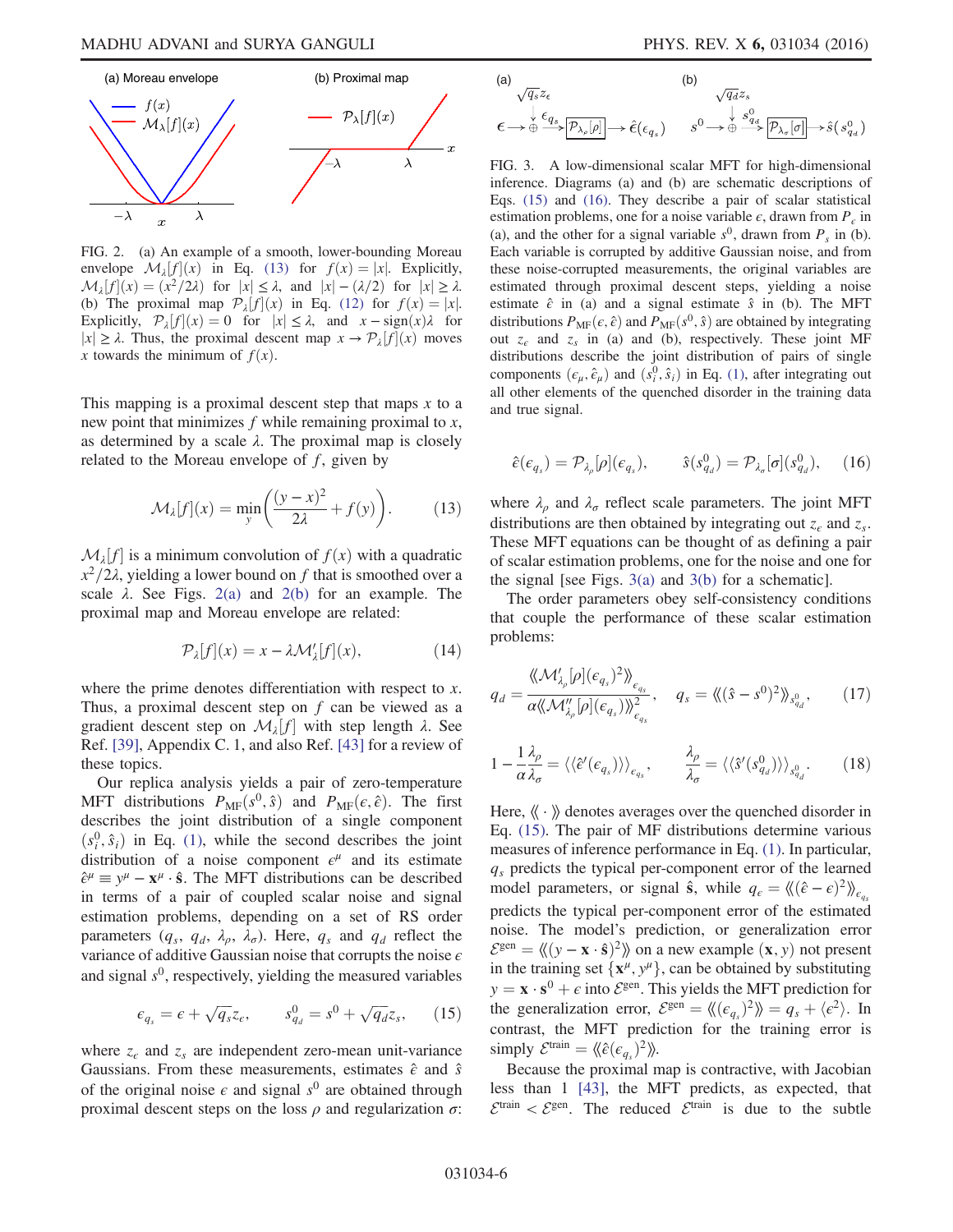correlations that the learned parameters  $\hat{s}$  can acquire with the particular realization of training inputs  $\{x^{\mu}\}\$  and noise  $\{\epsilon^{\mu}\}\$ , through the optimization in Eq. [\(1\).](#page-2-0) Remarkably, these subtle correlations are captured in the MFT simply through a proximal descent step in Eq. [\(16\)](#page-5-4) on the cost  $\rho$ . This step contracts the variable  $\epsilon_{q_s}$  controlling  $\mathcal{E}^{\text{gen}}$  towards the minimum of  $\rho$  at the origin, leading to smaller  $\mathcal{E}^{\text{train}}$ . We explore many more consequences of this MFT below.

#### C. Inference without prior information

If we cannot exploit prior information, we simply choose  $\sigma = 0$ , which yields  $\hat{s} = s_{q_d}^0$  in Eq. [\(16\)](#page-5-4), so that the rhs of Eqs. [\(17\)](#page-5-5) and [\(18\)](#page-5-6) reduce to  $q_s = q_d$  and  $\lambda_\rho = \lambda_\sigma$ . Then, replacing  $q_d$  with  $q_s$  on the lhs of Eq. [\(17\)](#page-5-5), and comparing to Eq. [\(5\),](#page-4-1) we see that the high-dimensional inference error is analogous to the low-dimensional one, with the number of measurements N replaced by the measurement density  $\alpha$ , the cost  $\rho(\cdot)$  replaced by its Moreau envelope  $\mathcal{M}_{\lambda_{\rho}}[\rho](\cdot)$ , and the noise  $\epsilon$  further corrupted by additive Gaussian noise of variance  $q_s$ , with  $q_s$  and  $\lambda_\rho$  determined self-consistently through Eqs.  $(17)$  and  $(18)$ .

As a simple example, consider the ubiquitous case of quadratic cost:  $\rho(x) = \frac{1}{2}x^2$ . Then the proximal map (16) is simply linear shrinkage to the origin  $\hat{\varepsilon}(\varepsilon)$  – [\(16\)](#page-5-4) is simply linear shrinkage to the origin,  $\hat{\epsilon}(\epsilon_{a}) =$  $[1/(1+\lambda_{\rho})]\epsilon_{q_s}$ , and Eqs. [\(17\)](#page-5-5) and [\(18\)](#page-5-6) are readily solved:  $q_s = [1/(\alpha - 1)] \langle e^2 \rangle$ ,  $\lambda_\rho = [1/(\alpha - 1)]$ , yielding  $\mathcal{E}^{\text{gen}} =$ <br> $\frac{\alpha}{\alpha} \frac{1}{\alpha^2} \frac{1}{\alpha^2} \frac{1}{\alpha^2} \frac{1}{\alpha^2}$  $[\alpha/(\alpha-1)]\langle \epsilon^2 \rangle$  and  $\mathcal{E}^{\text{train}} = [(\alpha-1)/\alpha]\langle \epsilon^2 \rangle$ . Thus, as the measurement density approaches 1 from above the errors measurement density approaches 1 from above, the errors in inferred parameters  $\hat{s}$  and  $\mathcal{E}^{\text{gen}}$  diverge, while  $\mathcal{E}^{\text{train}}$ vanishes, indicating severe overfitting.

 $3.5$ 

<span id="page-6-2"></span> $2.8$ 

 $2.6$ 

 $2.4$ 

 $2.2$ 

 $\overline{2}$ 

 $1.8$ 

 $1.6$ 

 $1.4$ 

 $1.2$ 

 $1.5$ 

 $\overline{c}$ 

 $2.5$ 

3  $\alpha$ 

<span id="page-6-0"></span>Now, in the space of all convex costs  $\rho$ , for a given density  $\alpha$  and noise energy  $E_{\epsilon}$ , what is the minimum possible estimation error  $q^{\text{opt}}$ ? By performing a functional minimization of  $q_s$  over  $\rho$  subject to the constraints [\(17\)](#page-5-5) and [\(18\)](#page-5-6) (see Ref. [\[39\],](#page-15-0) Secs. 4.1 and 5.1 for details), we find that  $q^{\text{opt}}$  is the minimal solution to

$$
q^{\text{opt}} = \frac{1}{\alpha} \frac{1}{J[\epsilon_{q^{\text{opt}}}]} \ge \frac{1}{(\alpha - 1)J[\epsilon]},
$$
\n(19)

where the second inequality follows from the convolutional Fisher inequality (Ref. [\[39\]](#page-15-0), Appendix B. 2). This result is the high-dimensional analog of the Cramer-Rao bound in Eq. [\(6\).](#page-4-0) By the data-processing inequality for Fisher information,  $J[\epsilon_{q^{opt}}] < J[\epsilon]$ , indicating higher error in<br>the high dimensional setting [Eq. (19)] than the low the high-dimensional setting [Eq. [\(19\)](#page-6-0)] than the lowdimensional setting [Eq. [\(6\)](#page-4-0)]. Thus, the price paid for even optimal high-dimensional inference at finite measurement density, relative to ML inference at infinite density, is increased error due to the presence of additional Gaussian noise with dimensionality-dependent variance  $q_s$ .

<span id="page-6-1"></span>Now can this minimal error  $q^{\text{opt}}$  be achieved, and if so, which cost function  $\rho^{opt}$  achieves it? Constrained functional optimization over  $\rho$  yields the functional equation  $\mathcal{M}_{q^{\text{opt}}}[\rho](x) = E_{\epsilon_{q^{\text{opt}}}}$  (see Ref. [\[39\]](#page-15-0), Sec. V. 1 for details), which can be inverted (see Ref. [\[39\],](#page-15-0) Appendix B. 2) to find

$$
\rho^{\text{opt}}(x) = -\mathcal{M}_{q^{\text{opt}}}[-E_{\epsilon_{q^{\text{opt}}}}](x). \tag{20}
$$

 $\mathcal{X}$ 

4



2.5

3

 $\alpha$ 

 $3.5$ 

 $\overline{4}$ 

FIG. 4. Unregularized inference for Laplacian noise  $E<sub>e</sub> = |\epsilon|$ . A comparison of the generalization error (a) and training error (b) of the optimal unregularized M-estimator [\(20\)](#page-6-1) (black lines) with ML (red lines) and quadratic (blue lines) loss functions. Solid curves reflect theoretically derived predictions of performance. Error bars reflect performance obtained through numerical optimization of Eq. [\(1\)](#page-2-0) using standard convex optimization solvers for finite-size problems (N and P vary, with  $N = \alpha P$  and  $\sqrt{NP} = 250$ ). The width of the error hars reflects standard deviation of performance across 100 different realizations o error bars reflects standard deviation of performance across 100 different realizations of the quenched disorder. (c) The shape of the optimal loss function in Eq. [\(20\)](#page-6-1) for high-dimensional inference as a function of the error or smoothing parameter q. As  $\alpha$  varies from high to low measurement densities, q varies from low to high values, and the optimal loss function varies from the ML loss to quadratic. Intermediate versions of the optimal loss behave like a smoothed version of the ML loss, with increased smoothing as measurement density decreases (or dimensionality increases).

 $1.5$ 

 $\mathbf 2$ 

The validity of this equation under the RS assumption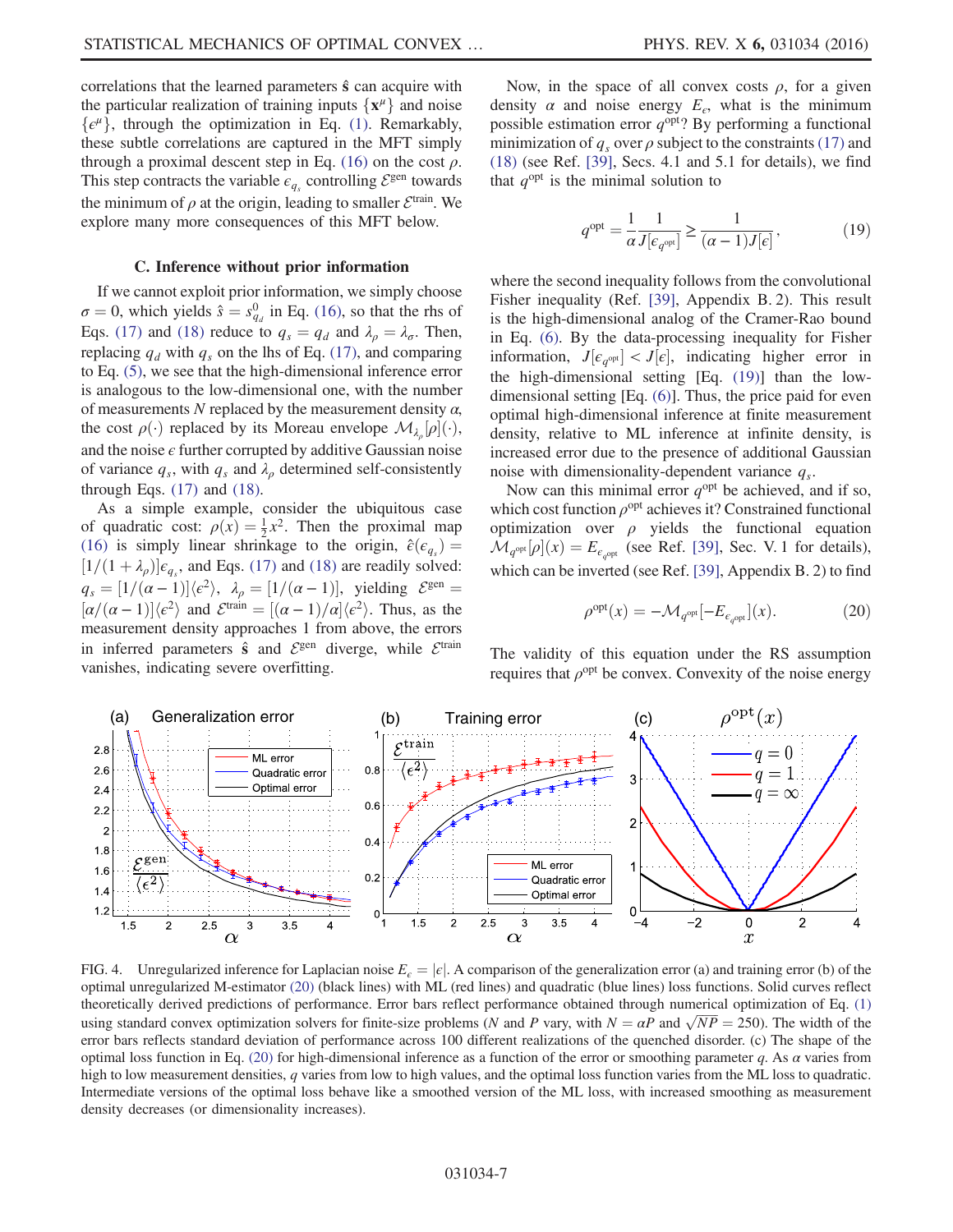$E<sub>e</sub>$  is sufficient to guarantee the convexity of  $\rho<sup>opt</sup>$  (see Ref. [\[39\]](#page-15-0), Appendix C. 3 for details), and so for this class of noise, Eq. [\(20\)](#page-6-1) yields the optimal inference procedure.

In the classical  $\alpha \to \infty$  limit, we expect  $q^{\text{opt}}$  to be small; indeed, to leading order in  $1/\alpha$ , Eq. [\(19\)](#page-6-0) has the solution  $q^{\text{opt}} = [1/\alpha] \{1/\overline{J}[\epsilon]\},$  while Eq. [\(20\)](#page-6-1) reduces to  $\rho^{\text{opt}} = E_{\epsilon}$ ,<br>recovering the optimality of MI and its performance recovering the optimality of ML and its performance [Eq. [\(6\)](#page-4-0)] at infinite measurement density. In the highdimensional  $\alpha \to 1$  limit,  $q^{\text{opt}}$  diverges, so  $\epsilon_{q^{\text{opt}}}$  approaches a Gaussian with variance  $\langle e^2 \rangle + q^{\text{opt}}$ , yielding  $\rho^{\text{opt}}(x) =$  $(x^2/2)$  in Eq. [\(20\).](#page-6-1) Thus, remarkably, at low measurement density, simple quadratic minimization, independent of the noise distribution, becomes an optimal inference procedure. As the measurement density decreases,  $\rho^{opt}$  interpolates between  $E<sub>\epsilon</sub>$  and a quadratic; in essence,  $\rho<sup>opt</sup>$  at finite density  $\alpha$  is a smoothed version of the ML choice  $\rho = E_{\epsilon}$ where the amount of smoothing increases as the density decreases (or dimensionality increases). See Fig. [4](#page-6-2) for an example of a family of optimal inference procedures, and their performance advantage relative to ML, for Laplacian noise  $(E_{\epsilon} = |\epsilon|)$ .

These results are consistent with and provide a new statistical-mechanics-based derivation of results in Refs. [\[30,31,38\],](#page-14-17) and they illustrate the severity of overfitting in the face of limited data.

#### D. Inference with prior information

We next explore how we can combat overfitting by optimally exploiting prior information about the distribution of the model parameters or signal  $s^0$ .

## 1. Optimal quadratic inference: A high SNR phase transition

<span id="page-7-3"></span>To understand the MFT for regularized inference, it is useful to start with the oft-used quadratic loss and regularization:  $\rho(x) = \frac{1}{2}x^2$  and  $\sigma(x) = \frac{1}{2}\gamma x^2$ . In this case, the proximal maps in Eq. (16) become linear and the RS proximal maps in Eq. [\(16\)](#page-5-4) become linear and the RS equations [\(17\)](#page-5-5) and [\(18\)](#page-5-6) are readily solved (Ref. [\[39\]](#page-15-0), Sec. III. 1). It is useful to express the results in terms of the fraction of unexplained variance  $\bar{q}_s = [q_s/(s^2)]$  and the<br>SNP =  $\langle s^2 \rangle / \langle s^2 \rangle$ . For quadratic inference  $\bar{q}_s$  denends on  $SNR = \langle s^2 \rangle / \langle \epsilon^2 \rangle$ . For quadratic inference,  $\bar{q}_s$  depends on the signal and noise distributions only through the SNR. We find that in the strong regularization limit,  $\gamma \to \infty$ ,  $\bar{q}_s \rightarrow 1$ , as the regularization pins the estimate  $\hat{s}$  to the origin, while in the weak regularization limit  $\gamma \to 0$ ,  $\overline{q}_s \rightarrow \{1/[\text{SNR}(\alpha - 1)]\}$ , recovering the unregularized<br>case. There is an optimal intermediate value of the case. There is an optimal intermediate value of the regularization weight,  $\gamma = (1/SNR)$ , leading to the highest fraction of variance explained. Thus, optimal quadratic inference obeys the principle that high-quality data, as measured by high SNR, requires weaker regularization. For this optimal  $\gamma$ ,  $\bar{q}_s$  arises as the solution to the set of simultaneous equations

$$
q_d = \frac{\langle \epsilon^2 \rangle + q_s}{\alpha}, \qquad \frac{q_s}{\langle s^2 \rangle} = \frac{1}{1 + \frac{\langle s^2 \rangle}{q_d}}.
$$
 (21)

<span id="page-7-1"></span>We denote the solution to these equations by  $\bar{q}_s = \bar{q}_s^{\text{Quad}}(\alpha, \text{SNR})$ . This function is simply the fraction of unavalation of a continual quadration information of a of unexplained variance of optimal quadratic inference at a given measurement density and SNR, and an explicit expression is given by

$$
\bar{q}_s^{\text{Quad}} = \frac{1 - \alpha - \phi + \sqrt{(\phi + \alpha - 1)^2 + 4\phi}}{2}, \quad (22)
$$

where  $\phi = (1/\text{SNR})$  (see Ref. [\[39\],](#page-15-0) Sec. III. 2 for details).

<span id="page-7-2"></span>This expression simplifies in several limits. At high  $SNR \gg 1$ ,

$$
\bar{q}_s^{\text{Quad}} = \begin{cases}\n1 - \alpha & \alpha < 1 \\
\frac{1}{\sqrt{\text{SNR}}} & \alpha = 1 \\
\frac{1}{\text{SNR}(\alpha - 1)} & \alpha > 1.\n\end{cases} \tag{23}
$$

Thus, as a function of measurement density, the high SNR behavior of quadratic inference exhibits a phase transition at the critical density  $\alpha_c = 1$ . Below this density, in the undersampled regime, performance asymptotes to a finite error, independent of SNR. Above this density, in the oversampled regime, inference error decays with SNR as  $SNR^{-1}$ . Surprisingly, at the critical density, the decay with SNR is slower, and it exhibits a universal decay exponent of  $-\frac{1}{2}$ , independent of the signal and noise distributions. This exponent, and its universality, is verified numerically in Fig. [5\(a\)](#page-8-0). Moreover, as  $\alpha \to 1$ ,  $\bar{q}_s^{\text{Quad}}$  remains  $O(1)$  at any finite SNR unlike the unregularized case. Indeed any finite SNR, unlike the unregularized case. Indeed, for  $\alpha \ll 1$ ,  $\bar{q}_S^{\text{Quad}} = 1 - \alpha[\text{SNR}/(\text{SNR}+1)]$ . Thus, quad-<br>ratic regularization can tame the divergence of unregularratic regularization can tame the divergence of unregularized inference at low measurement density.

The phase transition behavior of optimal quadratic inference can be understood from the perspective of random matrix theory (RMT). In the special case of Eq. [\(1\)](#page-2-0) when  $\rho(x) = \frac{1}{2}x^2$  and  $\sigma(x) = \frac{1}{2}(\frac{1}{SNR})x^2$ , the optimal estimate  $\hat{\mathbf{s}}$  has the analytic solution optimal estimate  $\hat{s}$  has the analytic solution

$$
\hat{\mathbf{s}} = \left(\mathbf{X}^T \mathbf{X} + \frac{1}{\text{SNR}} \mathbf{I}\right)^{-1} \mathbf{X}^T \mathbf{y},\tag{24}
$$

<span id="page-7-0"></span>where  $X$  is an  $N$ -by- $P$  measurement matrix whose  $N$  rows are the N measurement vectors  $x^{\mu}$  (see Ref. [\[39\],](#page-15-0) Sec. III. 5, for more details). This analytic solution for  $\hat{s}$  enables a direct average over the noise  $\epsilon$  and true signal s<sup>0</sup> in y to yield

$$
\bar{q}_s^{\text{Quad}} = \frac{1}{P} \text{Tr}[\mathbf{I} + \text{SNR} \mathbf{X}^T \mathbf{X}]^{-1}.
$$
 (25)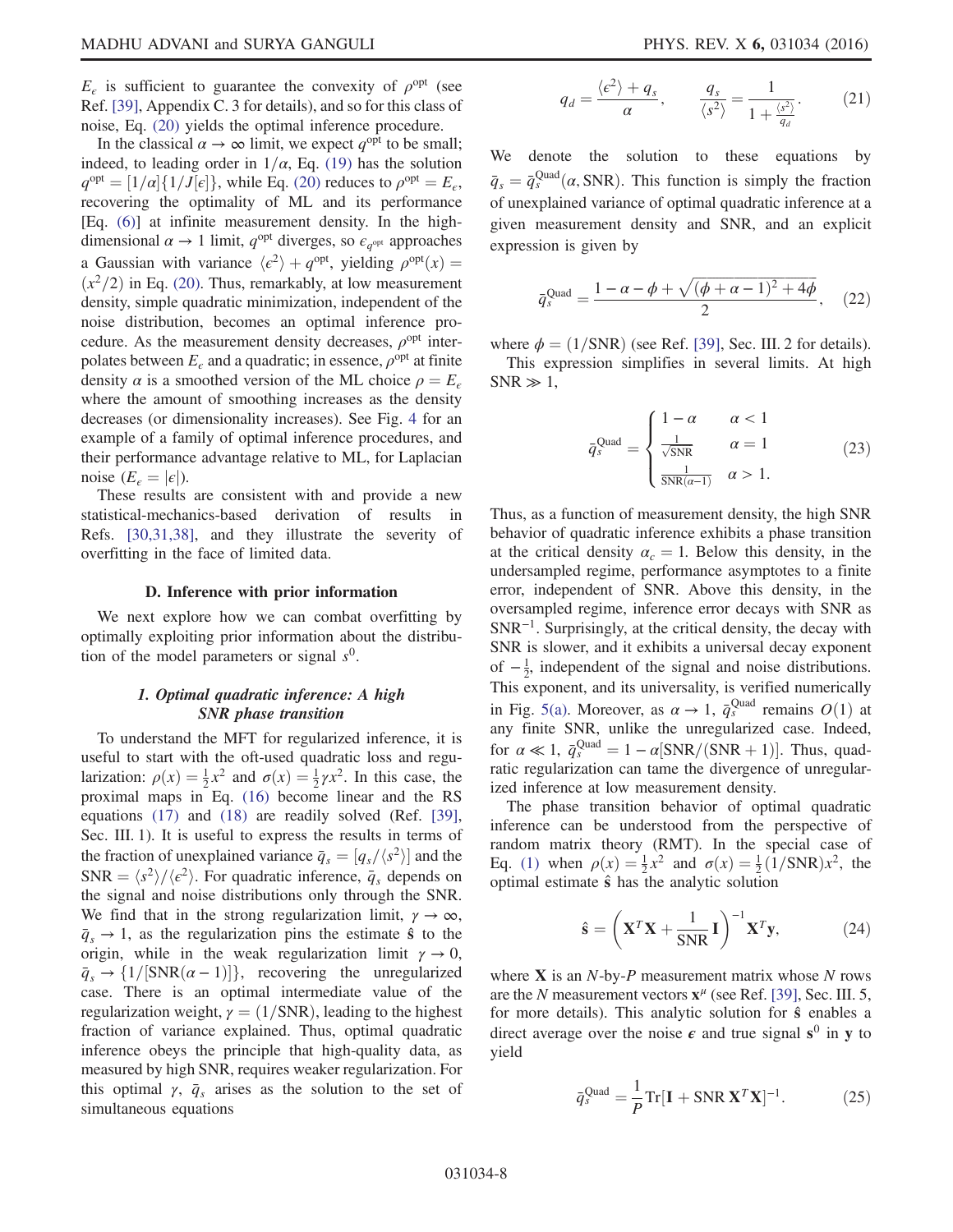<span id="page-8-0"></span>

FIG. 5. A high SNR phase transition in optimal quadratic inference. (a) At large SNR, the MSE of optimal quadratic inference exhibits three distinct scaling regimes for  $\alpha < 1$ ,  $\alpha = 1$ , and  $\alpha > 1$  [see Eq. [\(23\)\]](#page-7-2), independent of the signal and noise distributions. For example, when  $\alpha = 0.9 < 1$ ,  $\bar{q}_{s}^{\text{Quad}}$  approaches a constant, whereas when  $\alpha = 1$  or  $\alpha = 1.1 > 1$ ,  $\bar{q}_{s}^{\text{Quad}}$  approaches 0 as SNR<sup>-1/2</sup> or SNR<sup>-1</sup>, respectively. The theoretical curves (blue) match numerical experiments respectively. The theoretical curves (blue) match numerical experiments (error bars) for a finite-sized problems (N and P vary with  $N = \alpha P$  and  $\sqrt{NP} = 300$ , where the error bars reflect the standard deviation across 80 trials using both signal and noise either Gaussian (black) or Lanlacian (red) distributed (b). The behavior of the MP density (black) (black) or Laplacian (red) distributed. (b) The behavior of the MP density (black) in Eq. [\(26\)](#page-8-2). For  $\alpha \neq 1$ , the nonzero continuous part of the density exhibits a gap at the origin, whereas for  $\alpha = 1$ , the gap vanishes and the distribution diverges at the origin. For  $\alpha < 1$ , there is an additional δ function at the origin (green bar) with weight  $1 - \alpha$  (red dot). The blue curve shows the function  $\Delta(\lambda) = (1 + \lambda \cdot SNR)^{-1}$ appearing in the integral for  $\bar{q}_s^{\text{Quad}}$  in Eq. [\(27\),](#page-8-1) for the value SNR = 100.

This expression can be reduced to an average over the eigenvalue distribution of the random measurement correlation matrix  $X^T X$ , which has the well-known Marcenko-Pasteur (MP) form [\[44\]](#page-15-5)

<span id="page-8-2"></span>
$$
\rho^{\rm MP}(\lambda) = \frac{1}{2\pi} \frac{\sqrt{(\lambda_+ - \lambda)(\lambda - \lambda_-)}}{\lambda} + \mathbf{1}_{\alpha < 1} (1 - \alpha) \delta(\lambda), \tag{26}
$$

<span id="page-8-1"></span>where the nonzero support of the density is restricted to the range  $\lambda \in [\lambda_-, \lambda_+]$ , with  $\lambda_{\pm} = (\sqrt{\alpha} \pm 1)^2$ . Also,  $\mathbf{1}_{\alpha < 1}$  is 1<br>when  $\alpha < 1$  and 0 otherwise. Thus at measurement densities when  $\alpha$  < 1 and 0 otherwise. Thus, at measurement densities  $\alpha$  < 1, the MP distribution has an additional delta function at the origin with weight  $1 - \alpha$ , reflecting the fact that the  $P \times P$  measurement correlation matrix  $X^T X$  is not full rank when  $N < P$ . In terms of  $\rho^{MP}(\lambda)$ , Eq. [\(25\)](#page-7-0) reduces to

$$
\bar{q}_s^{\text{Quad}} = \int \Delta(\lambda) \rho^{\text{MP}}(\lambda) d\lambda, \tag{27}
$$

where  $\Delta(\lambda) = (1 + \lambda \cdot SNR)^{-1}$ . Direct calculation reveals that expression [\(27\)](#page-8-1) for  $\bar{q}_s^{\text{Quad}}(\alpha, \text{SNR})$ , derived via random<br>matrix theory is consistent with the expression (22) derived matrix theory, is consistent with the expression [\(22\),](#page-7-1) derived via our theory of high-dimensional statistical inference.

The expression for  $\bar{q}_s^{\text{Quad}}$  in Eq. [\(27\)](#page-8-1) can now be used to elucidate the nature of the phase transition in Fig. [5\(a\).](#page-8-0) At high SNR, the function  $\Delta(\lambda)$  remains  $O(1)$  in a narrow regime of width  $O(1/SNR)$  near the origin. However, when  $\alpha$  < 1, the left edge  $\lambda$  of the nonzero part of the MP density remains separated from the origin. Because of this eigenvalue density gap, the dominant contribution to the integral in Eq. [\(27\)](#page-8-1) arises from the  $\delta$  function at the origin, yielding  $\bar{q}_s^{\text{Quad}} \approx 1 - \alpha$  when  $\alpha < 1$  [see Fig. [5\(b\)](#page-8-0), top]. When  $\alpha > 1$ , the  $\delta$  function is absent, and the dominant contribution arises from the nonzero part of the MP density. This density has support over a range that is  $O(\alpha)$  yielding  $\bar{q}_s^{\text{Quad}} = O(1/\text{SNR}\alpha)$  [see Fig. [5\(b\)](#page-8-0), bottom]. Only when  $\alpha = 1$  does the gap in the MP density vanish. In this case  $\alpha = 1$  does the gap in the MP density vanish. In this case, near the origin, the density diverges as  $\lambda^{-1/2}$  [see Fig. [5\(b\)](#page-8-0), middle]. At high SNR, because  $\Delta(\lambda)$  induces an effective cutoff at  $1/SNR$ , the integral in Eq. [\(27\)](#page-8-1) can be approximated as  $\int_0^{SNR^{-1}} \lambda^{-1/2} d\lambda = O(SNR^{-1/2}).$ <br>Thus the origin of the phase transition

Thus, the origin of the phase transition in Eq. [\(23\)](#page-7-2) at the critical value  $\alpha = 1$  arises from the vanishing of a gap in the MP distribution. Moreover, the universal decay exponent at the critical value of  $\alpha = 1$  is related to the power-law behavior of the MP density near the origin at  $\alpha = 1$ . Remarkably, this highly nontrivial behavior is captured simply through the outcome of our replica analysis for optimal quadratic inference, encapsulated in the pair of equations in Eq. [\(21\)](#page-7-3).

#### 2. The worst signal and noise distributions are Gaussian

We note that this optimal quadratic inference procedure is optimal amongst all possible inference procedures, if and only if the signal and noise are Gaussian since, in that case,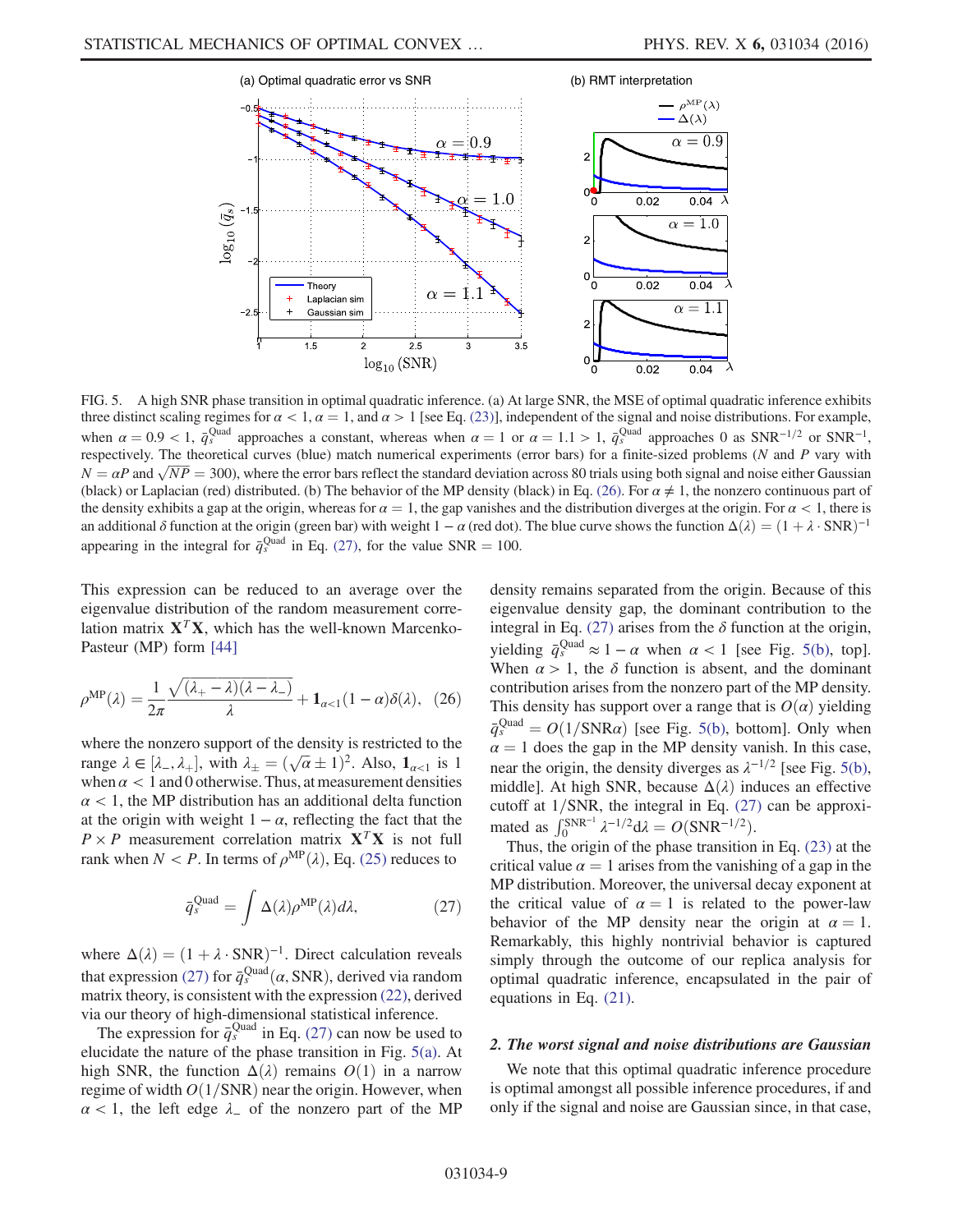it is equivalent to the Bayesian MMSE inference procedure. Moreover, we note that Gaussian signal and noise are, in some sense, the worst type of signal and noise distributions, in the space of all inference problems with a given SNR. To see this, consider a non-Gaussian signal and noise with a given SNR. The performance of optimal quadratic inference for this non-Gaussian signal and noise only depends on the pair of distributions through their SNR, and it is equivalent to the performance of optimal quadratic inference for Gaussian signal and noise at the same SNR. However, in the non-Gaussian case, a nonquadratic inference algorithm could potentially outperform the quadratic one but not in the Gaussian case since quadratic inference is already optimal in that case. Thus, in the space of inference problems of a given SNR, the worst-case performance of optimal inference occurs when both the signal and noise are Gaussian.

### 3. Optimal inference with non-Gaussian signal and noise

<span id="page-9-0"></span>What is the optimal (nonquadratic) inference procedure in the face of non-Gaussian signal and noise? We address this by performing a functional minimization of  $q_s$  over both  $\rho$  and  $\sigma$ , subject to constraints [\(17\)](#page-5-5) and [\(18\)](#page-5-6), which yields (Ref. [\[39\]](#page-15-0), Sec. V. 2),

$$
\rho^{\text{opt}}(x) = -\mathcal{M}_{q_s^{\text{opt}}}[-E_{\epsilon_{q_s^{\text{opt}}}}](x),\tag{28}
$$

$$
\sigma^{\rm opt}(x) = -\mathcal{M}_{q_d^{\rm opt}}[-E_{s_{q_d^{\rm opt}}]}(x),\tag{29}
$$

<span id="page-9-2"></span><span id="page-9-1"></span>where  $q_s^{\text{opt}}$  and  $q_d^{\text{opt}}$  satisfy

$$
q_d^{\text{opt}} = \frac{1}{\alpha J [ \epsilon_{q_s^{\text{opt}}} ]}, \qquad q_s^{\text{opt}} = q_s^{\text{MMSE}} (q_d^{\text{opt}}), \qquad (30)
$$

and the function  $q_s^{\text{MMSE}}$  is defined in Eq. [\(9\).](#page-4-5) Again, the validity of Eqs. [\(28\)](#page-9-0) and [\(29\)](#page-9-1) under the RS assumption requires convexity of  $\rho^{opt}$  and  $\sigma^{opt}$ . Convexity of the signal and noise energies,  $E_s$  and  $E_e$ , is sufficient to guarantee convexity of  $\rho^{opt}$  and  $\sigma^{opt}$  (see Ref. [\[39\],](#page-15-0) Appendix C. 3, for details), and so for this class of signal and noise, with log concave distributions, Eqs. [\(28\)](#page-9-0) and [\(29\)](#page-9-1) yield an optimal inference procedure. However, by judicious applications of the Cauchy-Schwarz inequality, we prove (Ref. [\[39\]](#page-15-0), Sec. IV. 2) that even for nonconvex  $E_s$  and  $E_e$ , the inference error  $q_s$  for any convex procedure  $(\rho, \sigma)$  must exceed  $q_s^{\text{opt}}$ <br>in Eq. (30) This result vields a fundamental limit on the in Eq. [\(30\)](#page-9-2). This result yields a fundamental limit on the performance of any convex inference procedure of the form [\(1\)](#page-2-0) in high dimensions.

Intriguingly, by comparing the optimal achievable high-dimensional M-estimation performance  $q_s^{\text{opt}}$  in Eq. [\(30\)](#page-9-2) to the asymptotic performance of low-dimensional scalar Bayesian inference in Eqs. [\(8\)](#page-4-2) and [\(9\)](#page-4-5), we find a striking parallel. In particular,  $q_s^{\text{opt}}$  corresponds to the lowdimensional asymptotic MMSE in a scalar estimation problem where the effective number of measurements  $N = \alpha$  and the noise  $\epsilon$  is further corrupted by additional Gaussian noise of variance  $q_s^{\text{opt}}$  ( $\epsilon \to \epsilon + \sqrt{q_s^{\text{opt}}}z$ ). The correction to the low-dimensional scalar asymptotics correction to the low-dimensional scalar asymptotics [Eq.  $(9)$ ], valid only at large N, in the high-dimensional regime at finite measurement density  $\alpha$ , is obtained by selfconsistently solving for  $q_s^{\text{opt}}$  in Eq. [\(30\)](#page-9-2). In essence, at finite measurement density, there is irreducible error in estimating the signal,  $q_s^{\text{opt}}$ . This error contributes to the effective Gaussian noise  $q_d^{\text{opt}}$  in the scalar MFT estimation problem for the signal, shown in Fig. [3\(b\),](#page-5-1) where the proximal map becomes the Bayesian posterior mean map in the optimal case. On the other hand, this irreducible, extra Gaussian noise is absent in low dimensions [compare lhs of Eq. [\(30\)](#page-9-2) to Eq. [\(8\)\]](#page-4-2). This irreducible error  $q_s^{\text{opt}}$  can be found by selfconsistently solving for it in the rhs of Eq. [\(30\)](#page-9-2). Finally, as a simple point, we note that direct calculation reveals that Eq. [\(30\)](#page-9-2) reduces to Eq. [\(21\)](#page-7-3) when the signal and noise are both Gaussian distributed, as expected, since optimal quadratic inference is the best procedure for Gaussian signal and noise.

<span id="page-9-3"></span>Furthermore, using the fact that the equalities in Eq. [\(30\)](#page-9-2) become inequalities for nonoptimal procedures (see Ref. [\[39\],](#page-15-0) Sec. IV.2), we can derive a high-dimensional analogue of Eq. [\(10\)](#page-4-3) and prove a lower bound on the inference error  $q_s$  for any convex  $(\rho, \sigma)$ :

$$
q_s \ge \frac{1}{\alpha J[\epsilon_{q_s}] + J[s^0]}.\tag{31}
$$

This result reflects a fundamental generalization of the high-dimensional CR bound [\(19\)](#page-6-0), which includes information about the signal distribution  $P_s$  that can be optimally exploited by a regularizer  $\sigma$ . Since  $J[\epsilon_q] < J[\epsilon]$ , by the data processing inequality for Eisher information, this  $data-processing$  inequality for Fisher information, this high-dimensional lower bound is larger than the lowdimensional one [Eq. [\(10\)\]](#page-4-3) under the replacement  $\alpha \rightarrow N$ . Thus, as in the unregularized case [Eq. [\(19\)](#page-6-0)], the price paid for even optimal high-dimensional regularized inference at finite measurement density, relative to scalar Bayesian inference at asymptotically infinite density, is increased error due to the presence of additional Gaussian noise with dimensionality-dependent variance  $q_s^{\text{opt}}$ .

## 4. Optimal high-dimensional inference smoothly interpolates between MAP and quadratic inference

The optimal inference procedure in Eqs. [\(28\)](#page-9-0) and [\(29\)](#page-9-1) is a smoothed version of MAP inference [see Fig. [4\(c\)](#page-6-2) for an example of smoothing], where the MAP choices  $\rho = E_c$ and  $\sigma = E_s$  are smoothed over scales  $q_s^{\text{opt}}$  and  $q_d^{\text{opt}}$ ,<br>respectively to obtain  $q_s^{\text{opt}}$  and  $\sigma_s^{\text{opt}}$  as  $\sigma \to \infty$  both respectively, to obtain  $\rho^{opt}$  and  $\sigma^{opt}$ . As  $\alpha \to \infty$ , both  $q_s^{\text{opt}}$  and  $q_d^{\text{opt}}$  approach 0 at the same rate, implying  $\rho^{\text{opt}} \rightarrow$  $E_{\epsilon}$  and  $\sigma^{opt} \rightarrow E_{s}$ . Thus, at high measurement density,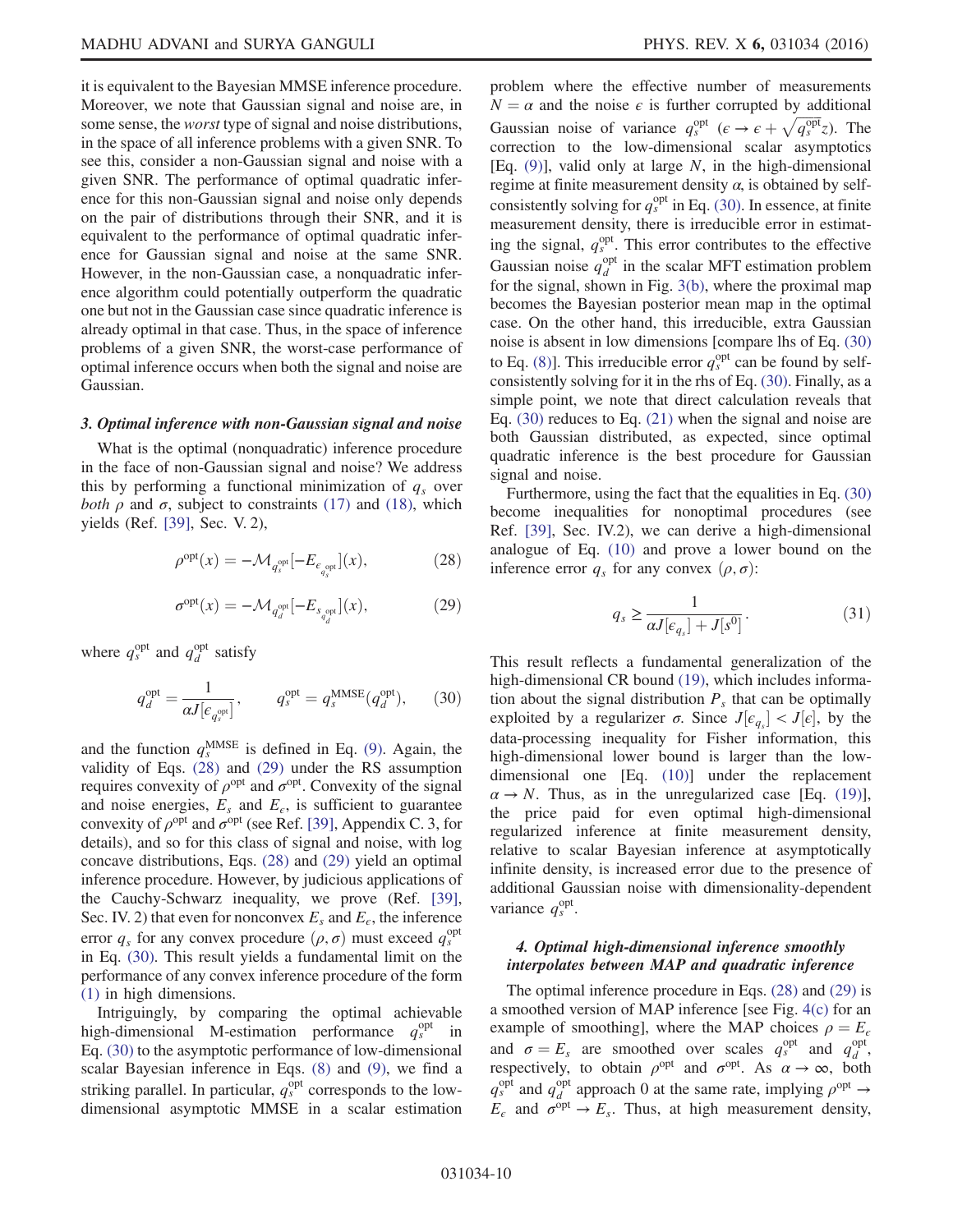<span id="page-10-0"></span>

FIG. 6. Regularized inference for Laplacian noise and signal  $E_{\epsilon} = |\epsilon|, E_{s} = |s^{0}|$ . (a) The normalized MSE, or fraction of unexplained variance  $\bar{q}_s$ . (b) The training error. Each plot shows the respective performance of three different inference procedures: our optimal inference [\(28\),](#page-9-0) [\(29\)](#page-9-1) (black), MAP inference (red), and optimal quadratic inference (blue). The theoretical predictions (solid curves) match numerical simulations (error bars), which reflects the standard deviation calculated over 20 trials using a convex optimization solver for randomly generated, finite-sized data (with N and P varying while  $N = \alpha P$  and  $\sqrt{NP} = 250$ ). Note that optimal inference can significantly outperform common but subontimal methods. For example, to achieve a fra significantly outperform common but suboptimal methods. For example, to achieve a fraction of unexplained variance of 0.4, optimal inference requires a measurement density of  $\alpha \approx 1.7$ , while quadratic and MAP inference require  $\alpha \approx 2.1$  and  $\alpha \approx 2.2$ , respectively. This reflects a reduction of approximately 20% in the amount of required data.

MAP inference is the optimal M-estimator. This conclusion is intuitively reasonable because, at high measurement densities, the mode of the posterior distribution over the signal, returned by the MAP estimate, is typically close to the mean of the posterior distribution, which is the optimal MMSE estimate amongst all inference procedures.

Alternatively, as  $\alpha \to 0$ ,  $q_s^{\text{opt}} \to \langle s^2 \rangle$  from below, while  $q_d^{\text{opt}}$  diverges as  $1/\alpha$ . The divergence of  $q_d^{\text{opt}}$  implies that  $\sigma_{\text{opt}}$  in Eq. [\(29\)](#page-9-1) approaches a quadratic. Thus, remarkably, at low measurement density, simple quadratic regularization, independent of the signal distribution, becomes an optimal inference procedure. Furthermore, in the lowdensity-plus-high-SNR limit, where  $\langle \epsilon^2 \rangle \ll \langle s^2 \rangle$ ,  $\rho^{\text{opt}}$  also approaches a quadratic. Thus, overall, optimal highdimensional inference at high SNR interpolates between MAP and quadratic inference as the measurement density decreases. In Fig. [6,](#page-10-0) we demonstrate, for Laplacian signal and noise, that optimal inference outperforms both MAP and quadratic inference at all  $\alpha$ , approaching the former at large  $\alpha$  and the latter at small  $\alpha$ .

## 5. A relation between optimal high-dimensional inference and low-dimensional Bayesian inference

<span id="page-10-1"></span>There is an interesting connection between optimal highdimensional inference and low-dimensional scalar Bayesian inference. Indeed, when  $\rho$  and  $\sigma$  take their optimal forms in Eqs. [\(28\)](#page-9-0) and [\(29\)](#page-9-1), then the proximal descent steps in Eq. [\(16\),](#page-5-4) which are used to estimate noise and signal in the pair of coupled estimation problems comprising the MFT [shown schematically in Figs. [3\(a\)](#page-5-1) and [3\(b\)](#page-5-1)] become optimal Bayesian estimators. In particular, for optimal  $\rho$ and  $\sigma$ , Eq. [\(16\)](#page-5-4) becomes (see Ref. [\[39\],](#page-15-0) Sec. V. 2)

$$
\hat{\epsilon}(\epsilon_{q_s}) = \langle \epsilon | \epsilon_{q_s} \rangle, \qquad \hat{s}(s_{q_d}^0) = \langle s | s_{q_d}^0 \rangle. \tag{32}
$$

In essence, computation of the proximal map becomes computation of the posterior mean, which is the optimal, MMSE method for estimating signal and noise in the MFT scalar estimation problems. This gives an intuitive explanation for the form of  $\rho^{opt}$  and  $\sigma^{opt}$  in Eqs. [\(28\)](#page-9-0) and [\(29\):](#page-9-1) These are exactly the forms of loss and regularization required for the proximal descent estimates in Eq.  $(16)$  to become optimal posterior mean estimates in Eq. [\(32\)](#page-10-1).

## 6. A relation between signal-noise separation and predictive power

Furthermore, there is an interesting connection between our ability to optimally estimate noise and signal, and the training and test error. In particular, just as our error  $q_s^{\text{opt}}$  in estimating the signal is given by Eqs. [\(30\)](#page-9-2) and [\(9\),](#page-4-5) our error in estimating the noise is given by  $q_{\epsilon}^{\text{opt}} = \langle ((\hat{\epsilon} - \epsilon)^2) \rangle$ , with  $\hat{\epsilon}$  given in Eq. (32), vielding  $\hat{\epsilon}$  given in Eq. [\(32\),](#page-10-1) yielding

$$
q_{\epsilon}^{\text{opt}} = q_{\epsilon}^{\text{MMSE}}(q_s^{\text{opt}}) = \langle \langle (\epsilon - \langle \epsilon | \epsilon_{q_s^{\text{opt}}} \rangle)^2 \rangle \rangle. \tag{33}
$$

<span id="page-10-2"></span>In terms of these quantities, the generalization and training errors of the optimal M-estimator have very simple forms (see Ref. [\[39\],](#page-15-0) Sec. V. 2):

$$
\mathcal{E}^{\text{train}} = \langle \epsilon^2 \rangle - q_{\epsilon}^{\text{opt}}, \qquad \mathcal{E}^{\text{gen}} = \langle \epsilon^2 \rangle + q_s^{\text{opt}}. \tag{34}
$$

This result leads to an intuitively appealing result: Inability to estimate the signal leads directly to increased generalization error, while inability to estimate the noise leads to decreased training error.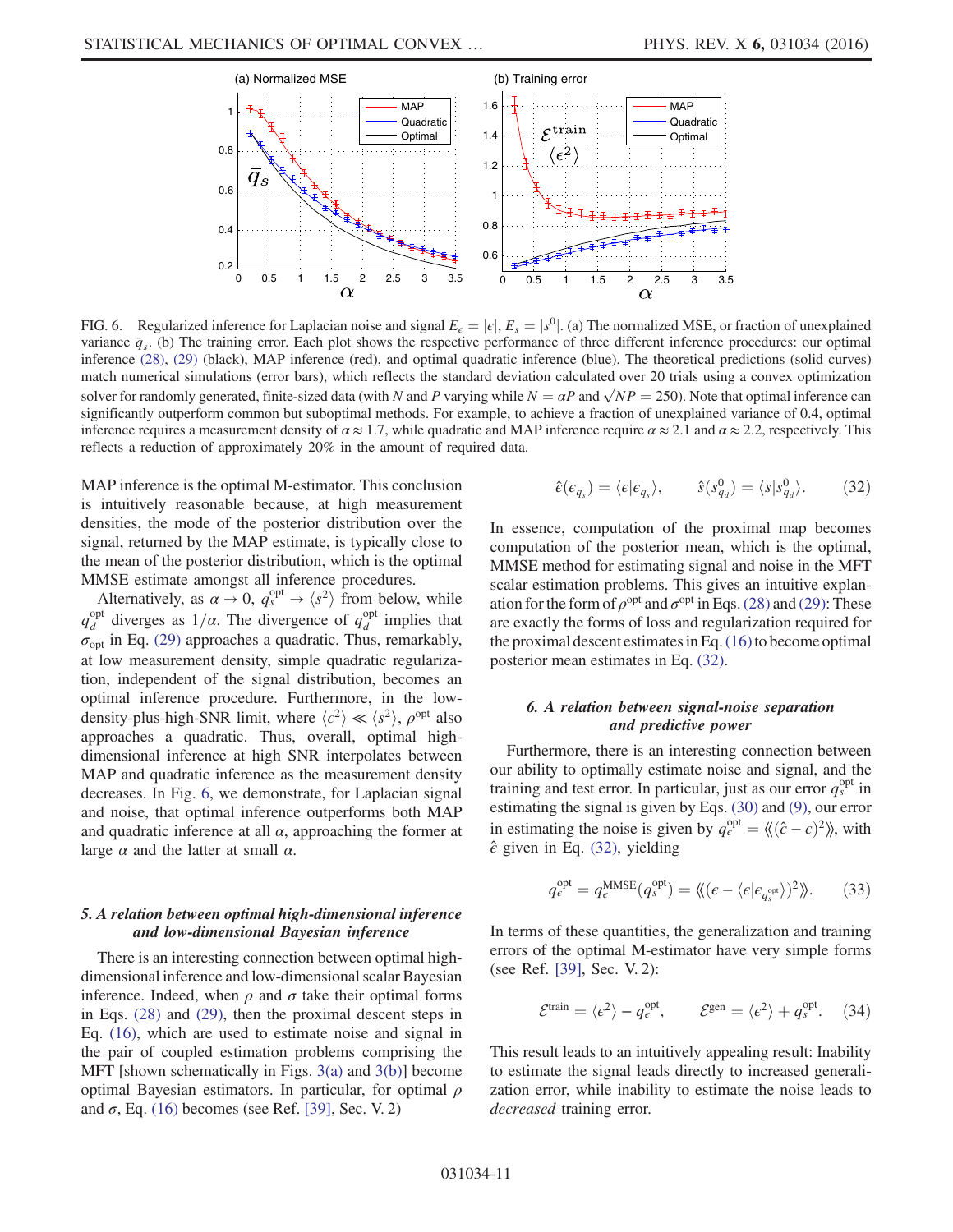The reason for this latter effect is that if the optimal inference procedure cannot accurately separate signal from noise to correctly estimate the noise, then it mistakenly identifies noise in the training data as signal, and this noise is incorporated into the parameter estimate  $\hat{s}$ . Thus,  $\hat{s}$ acquires correlations with the particular realization of noise in the training set so as to reduce training error. However, this reduced training error comes at the expense of increased generalization error, again due to mistaking noise for signal. The predicted decrease of training error and increase of generalization error for the optimal inference procedure as measurement density decreases is demonstrated in Fig. [6.](#page-10-0) Interestingly, this figure also demonstrates that training error need not decrease at low measurement density for suboptimal algorithms, like MAP.

Thus, in summary, the ability to correctly separate signal from noise to extract a model of the measurements y in Eq. [\(1\)](#page-2-0) is intimately related to the predictive power of the extracted model  $\hat{\mathbf{s}}$  in Eq. [\(1\)](#page-2-0). Inability to estimate noise reduces training error, while inability to estimate signal increases generalization error. The combination is a hallmark of overfitting the learned model parameters to the training data, thereby leading to a loss of predictive power on new, held-out data.

## E. No performance gap between optimal M-estimation and Bayesian MMSE inference

The improved performance of optimal inference via Mestimation, compared to either MAP or quadratic inference, demonstrated in Fig. [6\(a\)](#page-10-0) raises an important question: How does the performance of optimal M-estimation compare to the best performance achievable by any algorithm, namely, that obtained by Bayesian MMSE inference, described in Eq. [\(3\)?](#page-2-1) To answer this question, we study the statistical mechanics of the energy function [\(11\)](#page-4-6) at a finite, unit temperature  $\beta = 1$ , in contrast to the zerotemperature  $\beta \to \infty$  limit that governs the performance of M-estimation. With  $\beta = 1$ , we further choose  $\rho = -\log P_{\epsilon}$ and  $\sigma = -\log P_s$  in Eq. [\(11\)](#page-4-6) so that the corresponding Gibbs distribution is simply the posterior distribution over the signal:

$$
P_G(\mathbf{s}) = \frac{1}{Z} e^{-\beta E(\mathbf{s})} = P(\mathbf{s} | \{y^{\mu}, \mathbf{x}^{\mu}\}).
$$
 (35)

Previous works have employed this statistical-mechanicsbased method for studying Bayes optimal inference in the settings of compressed sensing [\[16,19\]](#page-14-11) and matrix factorization [\[20\]](#page-14-12).

We work out the replica theory for this finite-temperature statistical-mechanics problem in Ref. [\[39\],](#page-15-0) Sec. V. 7. We work in the replica symmetric approximation at unit temperature. A sufficient, though not necessary, assumption guaranteeing the validity of the RS approximation is that  $\rho$  and  $\sigma$  are convex, or equivalently, the signal and noise distributions are log-concave. Indeed, as discussed above, this condition on signal and noise is sufficient to guarantee the validity of our optimal M-estimators. See, however, Refs. [\[19,20\]](#page-14-24) for more general settings in which the RS assumption is valid for MMSE inference. In the setting of log-concave signal and noise, we discover an equivalence between MMSE inference and optimal M-estimation performance: Finite-temperature replica theory yields predictions for the corresponding replica symmetric order parameters identical to those provided by the zero-temperature replica theory for optimal M-estimation.

In particular, we find that the corresponding order parameters  $q_s^{\text{Bayes}}$  and  $q_d^{\text{Bayes}}$  in the finite-temperature replica theory satisfy precisely the same equations [Eq. [\(30\)\]](#page-9-2) that  $q_s^{\text{opt}}$  and  $q_d^{\text{opt}}$  satisfy in the zero-temperature theory for optimal M-estimation. This result implies an equivalence in performance between optimal M-estimation and Bayesian MMSE inference:  $q_s^{\text{opt}} = q_s^{\text{Bayes}}$ . This equiv-<br>alence in turn, implies that no algorithm whatsoever can alence, in turn, implies that no algorithm whatsoever can outperform optimal convex M-estimation in the restricted scenario of log-concave signal and noise.

We note, however, that this equivalence between Bayesoptimal inference and optimal M-estimation is unlikely to hold in more general scenarios because a variety of nonlog-concave signal distributions lead to hard MMSE inference problems that may not be solvable in polynomial time (see, e.g., Ref. [\[19\]\)](#page-14-24). Therefore, it is unlikely that a convex M-estimator that is solvable in polynomial time could match MMSE performance for such general distributions of signal and noise. However, even for the restricted setting of log-concave signal and noise, it is striking that two very different algorithms, namely, optimal M-estimation, solved via a convex optimization problem, and Bayesian inference, solved via a high-dimensional integral, yield identical performance.

Given the striking nature of this replica prediction, we test it numerically. It is computationally intractable to perform Bayes optimal MMSE inference by directly computing the high-dimensional integral in Eq. [\(3\)](#page-2-1). However, in the asymptotic setting of high-dimensional, dense Gaussian measurements, with log-concave signal and noise distributions that we consider here, it is thought that an approximate message passing (AMP) procedure yields the same estimate for  $\hat{\mathbf{s}}^{\text{MMSE}}$  obtained via the integral in Eq. [\(3\)](#page-2-1) [\[37\]](#page-14-23). For the case of Laplacian signal and noise, we implemented this AMP procedure to numerically compute the optimal Bayes estimate  $\hat{\mathbf{s}}^{\text{MMSE}}$  and compared its performance to the theoretical performance curve predicted by our zero-temperature replica theory for optimal M-estimation in Fig. [7](#page-12-0), finding excellent agreement. Thus, this simulation provides numerical evidence for the replica prediction that the performance of optimal M-estimation is equivalent to Bayesian MMSE estimation in high dimensions.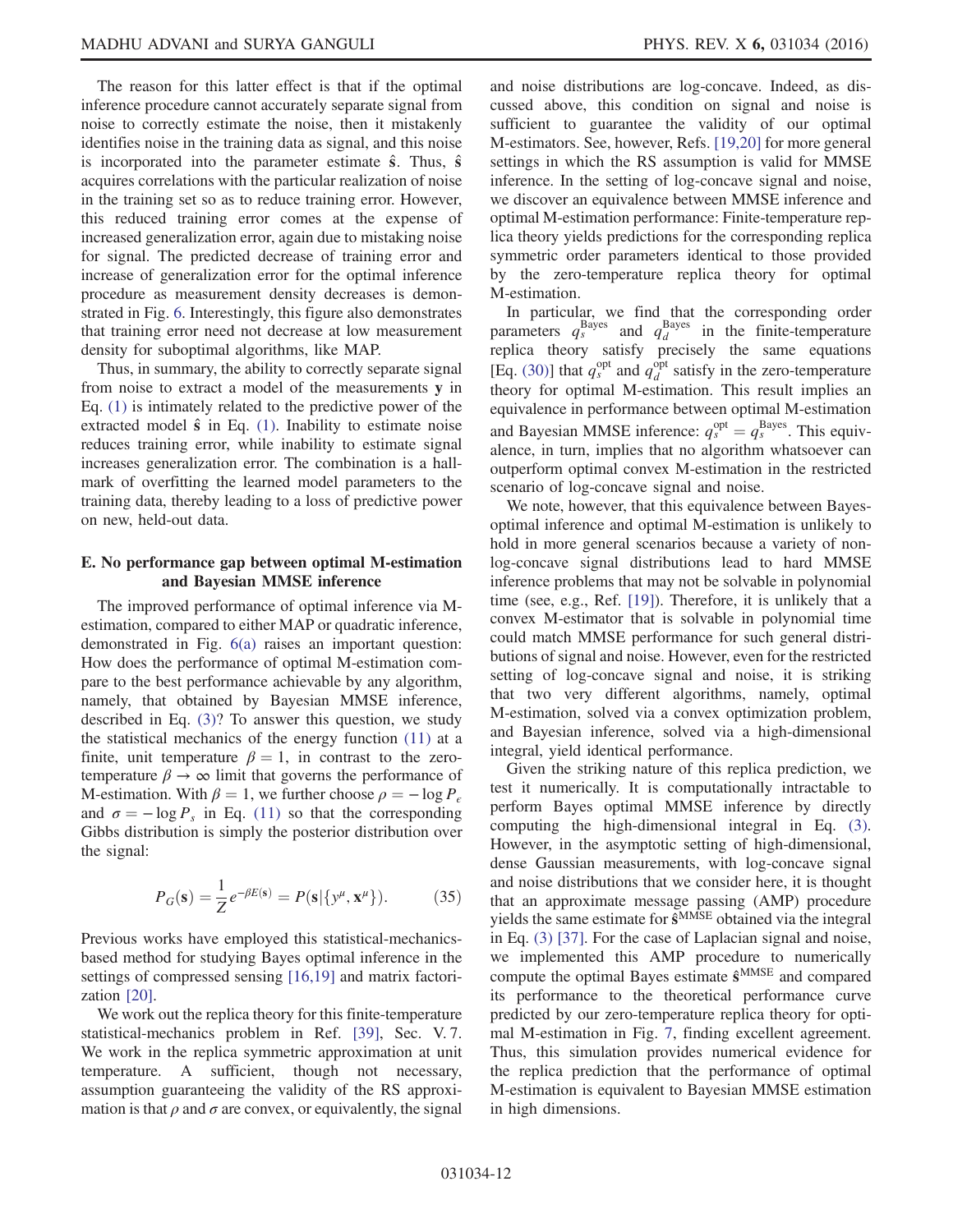<span id="page-12-0"></span>

FIG. 7. A comparison between optimal M-estimation and Bayesian MMSE inference for the setting of Laplacian noise and signal  $(E_{\epsilon} = |\epsilon|, E_s = |s^0|,$  as also used in Fig. [6](#page-10-0)). We compare the normalized MSE, or fraction of unexplained variance  $\bar{q}_s$  predicted by our theory of optimal regularized M-estimation (solid line), with simulations (error bars) of Bayes-optimal approximate message passing [\[37\]](#page-14-23). For our simulations, we randomly generated finite-size data (with N and P varying while  $N = \alpha P$  and  $\sqrt{NP} = 250$ ), and the error<br>hars reflect standard deviations of message-passing performance bars reflect standard deviations of message-passing performance calculated over 100 trials. We find an excellent match between optimal M-estimation theory and Bayesian AMP simulations.

## F. Inference without noise

Motivated by compressed sensing, there has been a great deal of interest in understanding when and how we can perfectly infer the signal, so that  $q_s = 0$ , in the undersampled measurement regime  $\alpha$  < 1. This can only be done in the absence of noise ( $\epsilon = 0$ ), but what properties must the signal distribution satisfy to guarantee such remarkable performance? In this special case of no noise,  $\epsilon_{q_s}$  simply becomes a Gaussian variable with variance  $q_s$ , with Fisher information  $J[\epsilon_{q_s}] = (1/q_s)$ . Using this, and a relation<br>between MMSE and Eisher information (Bef. [30] between MMSE and Fisher information (Ref. [\[39\]](#page-15-0), Appendix B. 4), the optimality formulas in Eq. [\(30\)](#page-9-2) become

<span id="page-12-1"></span>
$$
q_d^{\text{opt}} = \frac{q_s^{\text{opt}}}{\alpha} \qquad q_s^{\text{opt}} = q_d^{\text{opt}} \left( 1 - q_d^{\text{opt}} J \left[ s_{q_d^{\text{opt}}}^0 \right] \right). \tag{36}
$$

Partially eliminating  $q_d^{\text{opt}}$  yields

$$
q_s^{\text{opt}} = \frac{\alpha(1-\alpha)}{J[s_{q_d^{\text{opt}}}^0]} \ge \frac{1-\alpha}{J[s^0]}.
$$
 (37)

Here, the inequality arises through an application of the convolutional Fisher inequality

$$
\frac{1}{J[s_{q_d^{\text{opt}}}^0]} \ge \frac{1}{J[s^0]} + q_d^{\text{opt}},\tag{38}
$$

and then by fully eliminating  $q_d^{\text{opt}}$ .

Given that for any signal and noise distribution, we have proven that no convex inference procedure can achieve an error smaller than  $q_s^{\text{opt}}$ , Eq. [\(37\)](#page-12-1) yields a general, sufficient, information theoretic condition for perfect recovery of the signal in the noiseless undersampled regime: The Fisher information of the signal distribution must diverge. This condition holds, for example, in sparse signal distributions that place finite probability mass at the origin. More generally, Eq. [\(37\)](#page-12-1) yields a simple lower bound on noiseless, undersampled inference in terms of the measurement density and signal Fisher information. Moreover, in situations where the signal energy is convex, Eq. [\(29\)](#page-9-1) remains the optimal inference procedure, while  $\rho^{opt}$  is replaced with a hard constraint enforcing optimization only over candidate signals s satisfying the noiseless measurement constraints  $y^{\mu} = \mathbf{x}^{\mu} \cdot \hat{s}$ .

### III. DISCUSSION

In summary, our theoretical analyses, verified by simulations, yield a fundamental extension of time-honored results in low-dimensional classical statistics to the modern regime of high-dimensional inference, relevant in the current age of big data. In particular, we characterize the performance of any possible convex inference procedure for arbitrary signal and noise distributions [Eqs. [\(17\)](#page-5-5) and [\(18\)](#page-5-6)], we find fundamental information theoretic lower bounds on the error achievable by any convex procedure for arbitrary signal and noise [Eq. [\(31\)](#page-9-3)], and we find the inference procedure that optimally exploits information about the signal and noise distributions, when their energies are convex [Eqs. [\(28\)](#page-9-0) and [\(29\)](#page-9-1)]. Moreover, we find a simple information theoretic condition for successful compressed sensing [Eq. [\(37\)\]](#page-12-1), or perfect inference without full measurement. These results generalize classical statistical results, based on Fisher information and the Cramer-Rao bound, that were discovered over 60 years ago. Intriguingly, there may be additional connections to classical statistical theorems that deserve further exploration in future work. One such theorem is the Rao-Blackwell theorem [\[45\],](#page-15-6) proved in the 1950s, which demonstrates that any optimal estimator that achieves MMSE is a function of only the sufficient statistics of the noise distribution. Exploring relations between our work and extensions of this classical theorem that incorporate prior knowledge is an interesting future direction.

Moreover, our analysis uncovers several interesting surprises about the nature of optimal high-dimensional inference. In particular, we find that the optimal highdimensional inference procedure is a smoothed version of ML in the unregularized case and a smoothed version of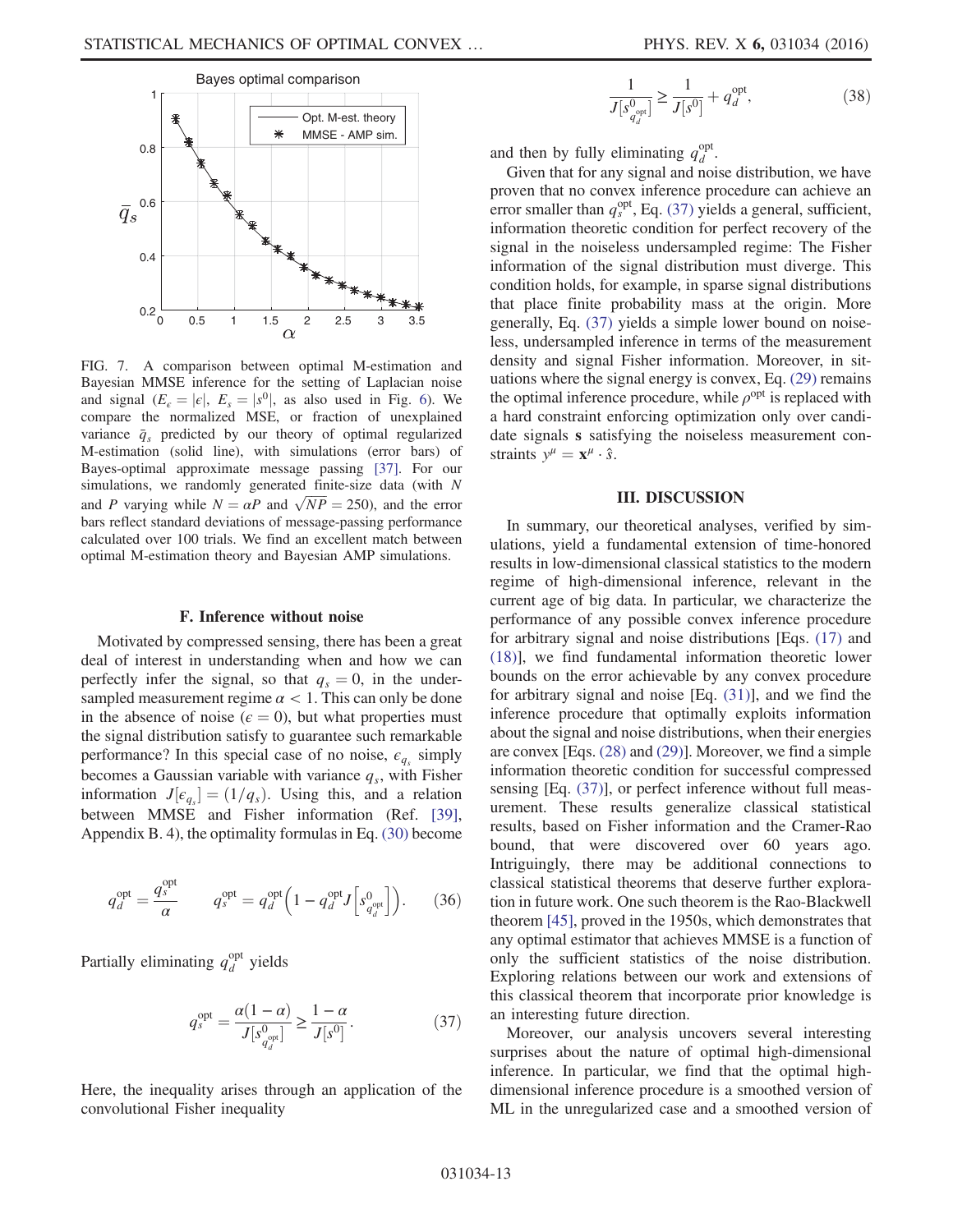MAP in the regularized case, where the amount of smoothing increases as the measurement density decreases or, equivalently, as the dimensionality increases. At low measurement densities and high dimensions, the optimal smoothed loss and regularization functions become simple quadratics [in the regularized case, this is provably true strictly at high SNR, but empirically, replacing the optimal loss with quadratic loss incurs very little performance decrement even at moderate SNR—Fig. [6\(a\)](#page-10-0)]. This observation reveals a fortuitous interplay between problem difficulty and algorithmic simplicity: At low measurement density, precisely when inference becomes statistically difficult, the optimal algorithm becomes computationally simple. Finally, we uncover phase transitions in the behavior of this simple quadratic inference algorithm, with a universal critical exponent in the decay of inference error with SNR at a critical measurement density [Eq.  $(23)$ ].

Also, our analyses reveal several conceptual insights into the nature of overfitting and generalization in optimal highdimensional inference through novel connections to scalar Bayesian inference in one dimension. This connection arises because of the nature of the mean-field theory of general high-dimensional inference, which can be expressed in terms of two coupled scalar estimation problems for the noise and signal, respectively (Fig. [3](#page-5-1)). In the optimal case, these scalar inference procedures based on proximal descent steps [Eq. [\(16\)\]](#page-5-4) become Bayesian inference procedures [Eq. [\(32\)\]](#page-10-1). In particular, any inference algorithm implicitly decomposes the given measurements  $y^{\mu} = \mathbf{x}^{\mu} \cdot \mathbf{s}^{0} + \epsilon^{\mu}$  into a superposition of *estimated* signal<br>and *estimated* noise:  $y^{\mu} = \mathbf{x}^{\mu} \cdot \hat{\mathbf{s}} + \hat{\epsilon}^{\mu}$ . The scalar Bayesian and *estimated* noise:  $y^{\mu} = \mathbf{x}^{\mu} \cdot \hat{\mathbf{s}} + \hat{\epsilon}^{\mu}$ . The scalar Bayesian inference problems yield a MFT prediction for the error in estimating the signal (average per component  $L_2$  discrepancy between  $s$  and  $\hat{s}$ ) and noise (average per component  $L_2$  discrepancy between  $\epsilon^\mu$  and  $\hat{\epsilon}^\mu$ ). Errors in inference arise because the noise  $\epsilon^{\mu}$  seeps into the estimated signal  $\hat{\mathbf{s}}$ . This inability to accurately separate signal and noise by even the optimal inference algorithm leads to divergent effects on the training and generalization error. The former decreases as the estimated signal  $\hat{s}$  acquires spurious correlations with the true noise  $\epsilon^{\mu}$  to explain the measurement outcomes  $y^{\mu}$ . The latter increases because the noise in a held-out, previously unseen measurement outcome cannot possibly be correlated with the signal  $\hat{s}$  estimated from previously seen training data. Indeed, for the optimal inference algorithm, we find exceedingly simple quantitative relationships between inference errors of noise and signal, and high-dimensional training and generalization error [Eq. [\(34\)\]](#page-10-2). This yields both quantitative and conceptual insight into the nature of overfitting in high dimensions, whereby training error can be far less than generalization error.

Finally, we also demonstrate a prediction of replica theory that no inference algorithm whatsoever can outperform our optimal M-estimator. We do so by deriving an

equivalence between the replica prediction for the performance of the optimal M-estimator, derived using zerotemperature statistical mechanics, and the replica prediction for the performance of Bayesian MMSE inference, derived using unit-temperature statistical mechanics. This equivalence holds specifically when the signal and noise energies are convex or, equivalently, when their distributions are log-concave, and this excludes many interesting examples with nonconvex signal and noise energies in which MMSE inference is thought to be hard (not achievable in polynomial time). Even for this restricted class of log-concave signal and noise, this equivalence seems surprising since optimal M-estimation corresponds to solving an optimization problem, while Bayesian MMSE inference corresponds to solving an integration problem. Thus, at its heart, replica theory predicts a remarkable equivalence between optimization and integration. We provided numerical evidence for this prediction in Fig. [7](#page-12-0). An understanding of this equivalence using rigorous, nonreplica techniques constitutes an important direction for future work. We believe that proving the equivalence between these algorithms via approximate message-passing techniques may be a fruitful direction of approach.

Overall, our results illustrate the power of statisticalmechanics-based methods to generalize classical statistics to the modern regime of high-dimensional data analysis. We hope that these results will provide both firm theoretical guidance and practical algorithmic advantages in terms of both statistical and computational efficiency, to many fields spanning the ranges of science, engineering, and the humanities, as they all attempt to navigate the brave new world of big data.

### ACKNOWLEDGMENTS

We thank Subhaneil Lahiri for useful discussions and also Alex Williams and Niru Maheswaranathan for comments on the manuscript. M. A. thanks the Stanford MBC and the Stanford Graduate Fellowship for support. S. G. thanks the Office of Naval Research, and the Burroughs Wellcome, Simons, Sloan, McKnight, and McDonnell Foundations for support.

Note added.—Upon completion of our work, we became aware of Ref. [\[46\]](#page-15-7), which uses a different derivation technique to characterize the MSE of regularized M-estimation.

<span id="page-13-0"></span><sup>[1]</sup> T.J. Sejnowski, P.S. Churchland, and J.A. Movshon, Putting Big Data to Good Use in Neuroscience, [Nat.](http://dx.doi.org/10.1038/nn.3839) Neurosci. 17[, 1440 \(2014\)](http://dx.doi.org/10.1038/nn.3839).

<sup>[2]</sup> S. Ganguli and H. Sompolinsky, Compressed Sensing, Sparsity, and Dimensionality in Neuronal Information Processing and Data Analysis, [Annu. Rev. Neurosci.](http://dx.doi.org/10.1146/annurev-neuro-062111-150410) 35, [485 \(2012\)](http://dx.doi.org/10.1146/annurev-neuro-062111-150410).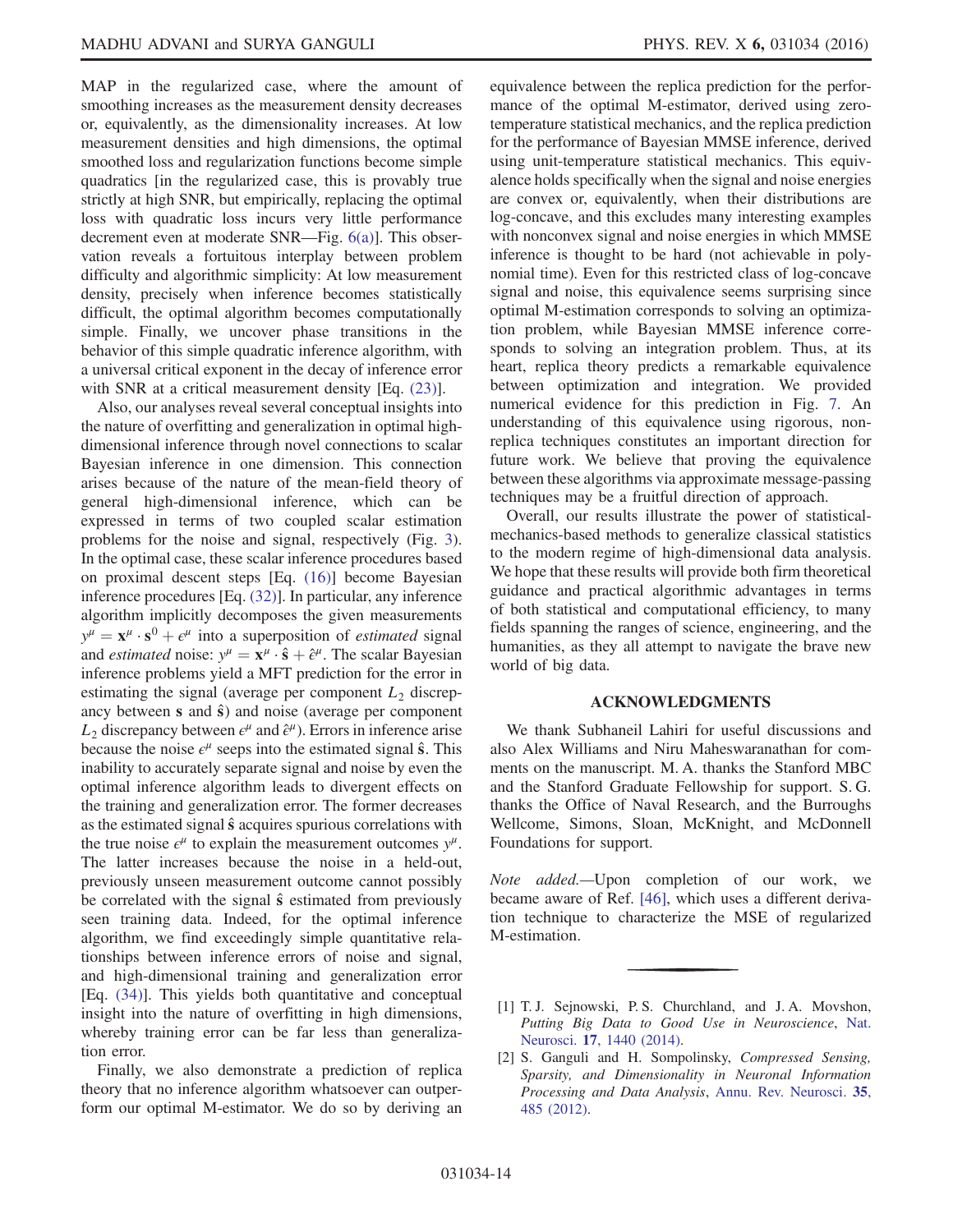- <span id="page-14-0"></span>[3] R. Clarke, H. W. Ressom, A. Wang, J. Xuan, M. C. Liu, E. A. Gehan, and Y. Wang, The Properties of High-Dimensional Data Spaces: Implications for Exploring Gene and Protein Expression Data, [Nat. Rev. Cancer](http://dx.doi.org/10.1038/nrc2294) 8, 37 [\(2008\).](http://dx.doi.org/10.1038/nrc2294)
- <span id="page-14-1"></span>[4] W. Raghupathi and V. Raghupathi, Big Data Analytics in Healthcare: Promise and Potential, [Health Inf. Sci. Syst.](http://dx.doi.org/10.1186/2047-2501-2-3) 2, [3 \(2014\).](http://dx.doi.org/10.1186/2047-2501-2-3)
- <span id="page-14-2"></span>[5] J. Fan, J. Lv, and L. Qi, Sparse High Dimensional Models in Economics, [Ann. Rev. Econ.](http://dx.doi.org/10.1146/annurev-economics-061109-080451) 3, 291 (2011).
- <span id="page-14-3"></span>[6] J. Leskovec, K. J. Lang, A. Dasgupta, and M. W. Mahoney, Community Structure in Large Networks: Natural Cluster Sizes and the Absence of Large Well-Defined Clusters, [Internet Math.](http://dx.doi.org/10.1080/15427951.2009.10129177) 6, 29 (2009).
- <span id="page-14-4"></span>[7] M.L. Jockers, Macroanalysis: Digital Methods and Literary History (University of Illinois Press, Champaign, IL, 2013).
- <span id="page-14-5"></span>[8] D. L. Donoho, High-Dimensional Data Analysis: The Curses and Blessings of Dimensionality, AMS Conference on Math Challenges of the 21st Century (2000), pp. 1–32, [http://citeseerx.ist.psu.edu/viewdoc/summary?doi=10.1.1](http://citeseerx.ist.psu.edu/viewdoc/summary?doi=10.1.1.329.3392) [.329.3392](http://citeseerx.ist.psu.edu/viewdoc/summary?doi=10.1.1.329.3392).
- [9] V. I. Serdobolskii, Multivariate Statistical Analysis: A High-Dimensional Approach (Springer Science & Business Media, Dordrecht, 2013), Vol. 41.
- <span id="page-14-6"></span>[10] M. Advani, S. Lahiri, and S. Ganguli, Statistical Mechanics of Complex Neural Systems and High Dimensional Data, [J. Stat. Mech. \(2013\) P03014.](http://dx.doi.org/10.1088/1742-5468/2013/03/P03014)
- <span id="page-14-7"></span>[11] M. Mezard, G. Parisi, and M.A. Virasoro, Spin Glass Theory and Beyond (World Scientific, Singapore, 1987).
- <span id="page-14-8"></span>[12] D. J. Amit, H. Gutfreund, and H. Sompolinsky, Statistical Mechanics of Neural Networks Near Saturation, [Ann. Phys.](http://dx.doi.org/10.1016/0003-4916(87)90092-3) (N.Y.) 173[, 30 \(1987\)](http://dx.doi.org/10.1016/0003-4916(87)90092-3).
- <span id="page-14-9"></span>[13] E. Gardner and B. Derrida, Optimal Storage Properties of Neural Network Models, J. Phys. A 21[, 271 \(1988\).](http://dx.doi.org/10.1088/0305-4470/21/1/031)
- [14] E. Gardner, The Space of Interactions in Neural Network Models, J. Phys. A 21[, 257 \(1988\).](http://dx.doi.org/10.1088/0305-4470/21/1/030)
- <span id="page-14-10"></span>[15] D. Guo and S. Verdú, Randomly Spread CDMA: Asymptotics via Statistical Physics, [IEEE Trans. Inf. Theory](http://dx.doi.org/10.1109/TIT.2005.847700) 51, [1983 \(2005\)](http://dx.doi.org/10.1109/TIT.2005.847700).
- <span id="page-14-11"></span>[16] D. Gou, D. Baron, and S. Shamai, A Single-Letter Characterization of Optimal Noisy Compressed Sensing, in Proceedings of the 47th Annual Allerton Conference on Communication, Control, and Computing (Allerton) (IEEE, 2009), pp. 52–59, [https://www.scholars.northwestern.edu/](https://www.scholars.northwestern.edu/en/publications/a-single-letter-characterization-of-optimal-noisy-compressed-sens) [en/publications/a](https://www.scholars.northwestern.edu/en/publications/a-single-letter-characterization-of-optimal-noisy-compressed-sens)-single-letter-characterization-of-optimalnoisy‑[compressed](https://www.scholars.northwestern.edu/en/publications/a-single-letter-characterization-of-optimal-noisy-compressed-sens)‑sens.
- [17] S. Rangan, V. Goyal, and A.K. Fletcher, Asymptotic Analysis of MAP Estimation via the Replica Method and Compressed Sensing, in Advances in Neural Information Processing Systems 22 (Curran Associates, Inc., Red Hook, 2009), pp. 1545–1553.
- [18] S. Ganguli and H. Sompolinsky, Statistical Mechanics of Compressed Sensing, [Phys. Rev. Lett.](http://dx.doi.org/10.1103/PhysRevLett.104.188701) 104, 188701 [\(2010\).](http://dx.doi.org/10.1103/PhysRevLett.104.188701)
- <span id="page-14-24"></span>[19] F. Krzakala, M. Mézard, F. Sausset, Y. Sun, and L. Zdeborová, Probabilistic Reconstruction in Compressed Sensing: Algorithms, Phase Diagrams, and Threshold Achieving Matrices, [J. Stat. Mech. \(2012\) P08009.](http://dx.doi.org/10.1088/1742-5468/2012/08/P08009)
- <span id="page-14-12"></span>[20] Y. Kabashima, F. Krzakala, M. Mézard, A. Sakata, and L. Zdeborová, Phase Transitions and Sample Complexity in Bayes-Optimal Matrix Factorization, [IEEE Trans. Inf.](http://dx.doi.org/10.1109/TIT.2016.2556702) Theory 62[, 4228 \(2016\)](http://dx.doi.org/10.1109/TIT.2016.2556702).
- [21] A. Engel and C. V. den Broeck, Statistical Mechanics of Learning (Cambridge University Press, Cambridge, England, 2001).
- <span id="page-14-13"></span>[22] H. Cramér, Mathematical Methods of Statistics, Princeton Mathematical Series (Princeton University Press, Princeton, 1946), Vol. 9.
- [23] P. J. Huber, Robust Regression: Asymptotics, Conjectures and Monte Carlo, Ann. Stat. 1, 821 (1973).
- <span id="page-14-14"></span>[24] A. W. van der Vaart, Asymptotic Statistics (Cambridge University Press, Cambridge, England, 2000), Vol. 3.
- [25] P. Huber and E. Ronchetti, Robust Statistics (Wiley, New York, 2009).
- <span id="page-14-15"></span>[26] D. L. Donoho and M. Elad, Optimally Sparse Representation in General (Non-orthogonal) Dictionaries via L1 Minimization, [Proc. Natl. Acad. Sci. U.S.A.](http://dx.doi.org/10.1073/pnas.0437847100) 100, 2197 [\(2003\).](http://dx.doi.org/10.1073/pnas.0437847100)
- [27] E. Candes, J. Romberg, and T. Tao, Robust Uncertainty Principles: Exact Signal Reconstruction from Highly Incomplete Frequency Information., [IEEE Trans. Inf.](http://dx.doi.org/10.1109/TIT.2005.862083) Theory 52[, 489 \(2006\)](http://dx.doi.org/10.1109/TIT.2005.862083).
- [28] E. Candes and T. Tao, *Decoding by Linear Programming*, [IEEE Trans. Inf. Theory](http://dx.doi.org/10.1109/TIT.2005.858979) 51, 4203 (2005).
- <span id="page-14-16"></span>[29] R. Tibshirani, Regression Shrinkage and Selection via the Lasso, J. R. Stat. Soc. Ser. B 58, 267 (1996).
- <span id="page-14-17"></span>[30] D. Bean, P.J. Bickel, N. El Karoui, and B. Yu, Optimal M-estimation in High-Dimensional Regression, [Proc. Natl.](http://dx.doi.org/10.1073/pnas.1307845110) [Acad. Sci. U.S.A.](http://dx.doi.org/10.1073/pnas.1307845110) 110, 14563 (2013).
- <span id="page-14-18"></span>[31] D. Donoho and A. Montanari, *High Dimensional Robust* M-estimation: Asymptotic Variance via Approximate Message Passing, [Probab. Theory Relat. Fields,](http://dx.doi.org/10.1007/s00440-015-0675-z) [doi:10.1007/s00440-015-0675-z \(2013\).](http://dx.doi.org/10.1007/s00440-015-0675-z)
- <span id="page-14-19"></span>[32] D. Koller and N. Friedman, Probabilistic Graphical Models: Principles and Techniques (MIT Press, Cambridge, MA, 2009).
- <span id="page-14-20"></span>[33] J. S. Yedidia, W. T. Freeman, and Y. Weiss, Constructing Free-Energy Approximations and Generalized Belief Propagation Algorithms, [IEEE Trans. Inf. Theory](http://dx.doi.org/10.1109/TIT.2005.850085) 51, [2282 \(2005\)](http://dx.doi.org/10.1109/TIT.2005.850085).
- [34] M. Mezard and A. Montanari, *Information*, *Physics*, and Computation (Oxford University Press, New York, 2009).
- <span id="page-14-21"></span>[35] D. L. Donoho, A. Maleki, and A. Montanari, Message-Passing Algorithms for Compressed Sensing, [Proc. Natl.](http://dx.doi.org/10.1073/pnas.0909892106) [Acad. Sci. U.S.A.](http://dx.doi.org/10.1073/pnas.0909892106) 106, 18914 (2009).
- <span id="page-14-22"></span>[36] M. Bayati and A. Montanari, The Dynamics of Message Passing on Dense Graphs, with Applications to Compressed Sensing, [IEEE Trans. Inf. Theory](http://dx.doi.org/10.1109/TIT.2010.2094817) **57**, 764 (2011).
- <span id="page-14-23"></span>[37] S. Rangan, Generalized Approximate Message Passing for Estimation with Random Linear Mixing, in IEEE International Symposium on Information Theory Proceedings (ISIT), St. Petersburg, 2011 (IEEE, New York, 2011), pp. 2168–2172.
- [38] N. El Karoui, Asymptotic Behavior of Unregularized and Ridge-Regularized High-Dimensional Robust Regression Estimators: Rigorous Results, [arXiv:1311.2445.](http://arXiv.org/abs/1311.2445)